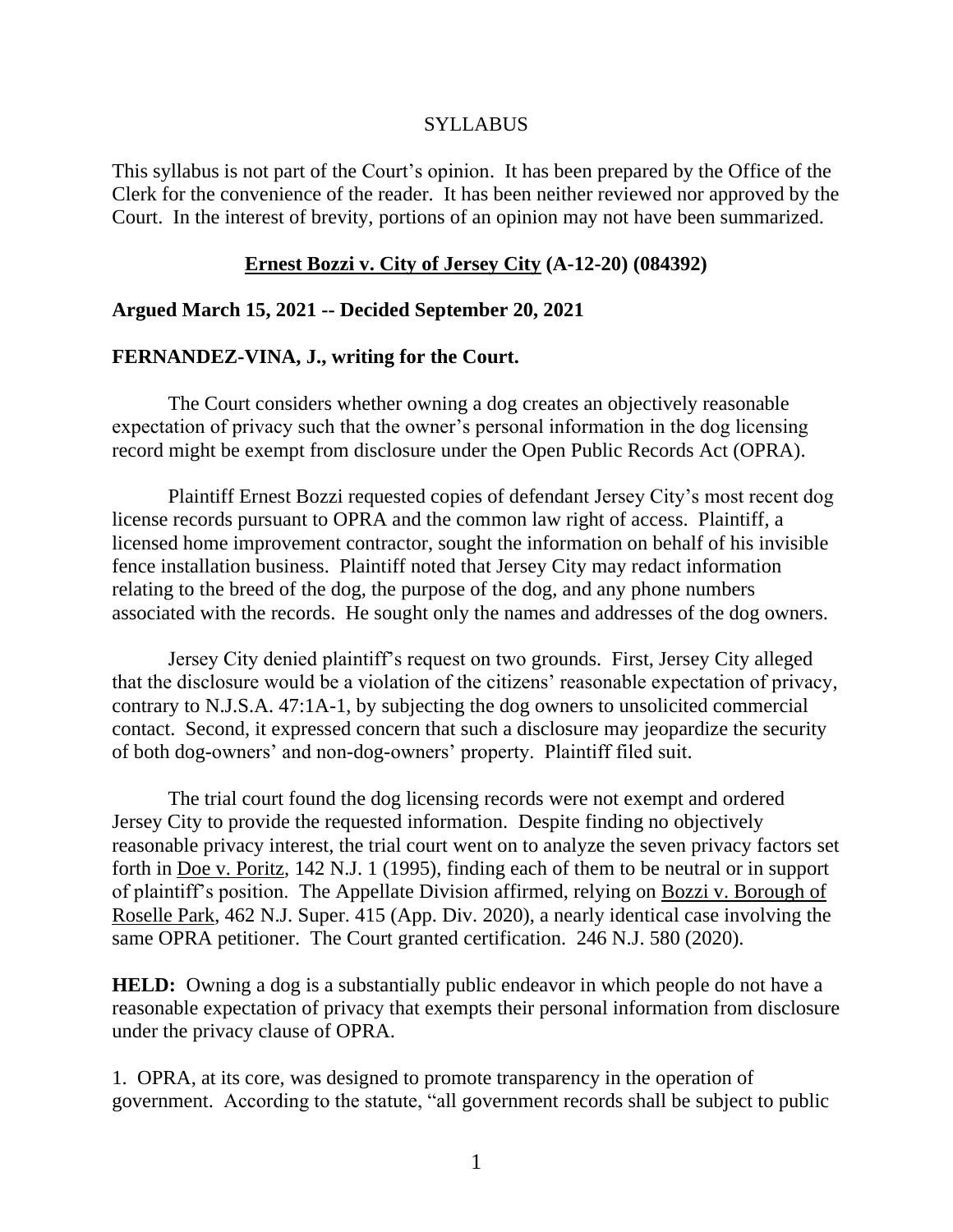access unless exempt," and "any limitations on the right of access . . . shall be construed in favor of the public's right of access." N.J.S.A. 47:1A-1. The public's right to disclosure, while broad, is not unlimited. The privacy clause of OPRA "directs agencies to safeguard personal information that, if disclosed, 'would violate [a] citizen's reasonable expectation of privacy.'" Brennan v. Bergen Cnty. Prosecutor's Off., 233 N.J. 330, 339-40 (2018) (alteration in original) (quoting N.J.S.A. 47:1A-1). (pp. 10-12)

2. The Court reviewed the meaning of OPRA's privacy clause in Brennan and concluded from the Legislature's express exemption of names and addresses in certain contexts that, beyond those "select situations," there is no "overarching exception for the disclosure of names or home addresses." 233 N.J. at 337-38 (discussing N.J.S.A. 47:1A-1.1). The decision highlighted the Legislature's continuing process of amending OPRA, which has not included the enactment of any such overarching exception. Id. at 338-39. The Brennan Court found that legislative inaction particularly significant in light of the recommendations in a 2004 report from the Privacy Study Commission. That report placed issues like the one presented in this case squarely before the Legislature, and the Legislature declined to act on them. The Court found in Brennan, and finds here, that the Legislature's inaction with respect to the recommended exemptions strongly cautions against creating a judicial exemption in this context. (pp. 12-13)

3. When a request does not fall within an express exemption, a records custodian may still assert that the requested information should not be disclosed under the privacy clause. That clause requires the presentation of "a colorable claim that public access to the records requested would invade a person's objectively reasonable expectation of privacy." Id. at 342. The key to such a claim has been a distinction between actions and information typically kept private versus those extended to the public. Only after finding a privacy interest is a court required to look to the Doe factors to balance the need for disclosure against the privacy interest at stake. (pp. 13-14)

4. Here, the records are government records "kept on file in the course of . . . official business" and do not fall into any of the express exemptions in N.J.S.A. 47:1A-1.1. The commercial nature of plaintiff's request is immaterial; he has the same right to the records as anyone else. OPRA's privacy clause may nonetheless require a balancing of the twin aims of OPRA -- government transparency and an obligation to safeguard personal information -- if disclosure would "violate [a] citizen's reasonable expectation of privacy." N.J.S.A. 47:1A-1. But, under Brennan, there is no overarching exemption for the disclosure of names and addresses, and the Court finds no reasonable expectation of privacy in owning or licensing a dog. Owning a dog is, inherently, a public endeavor. Owners and their dogs are regularly exposed to the public during daily walks, grooming sessions, and veterinarian visits. Dog owners who continually expose their dogs to the public cannot claim that dog ownership is a private undertaking. (pp. 14-16)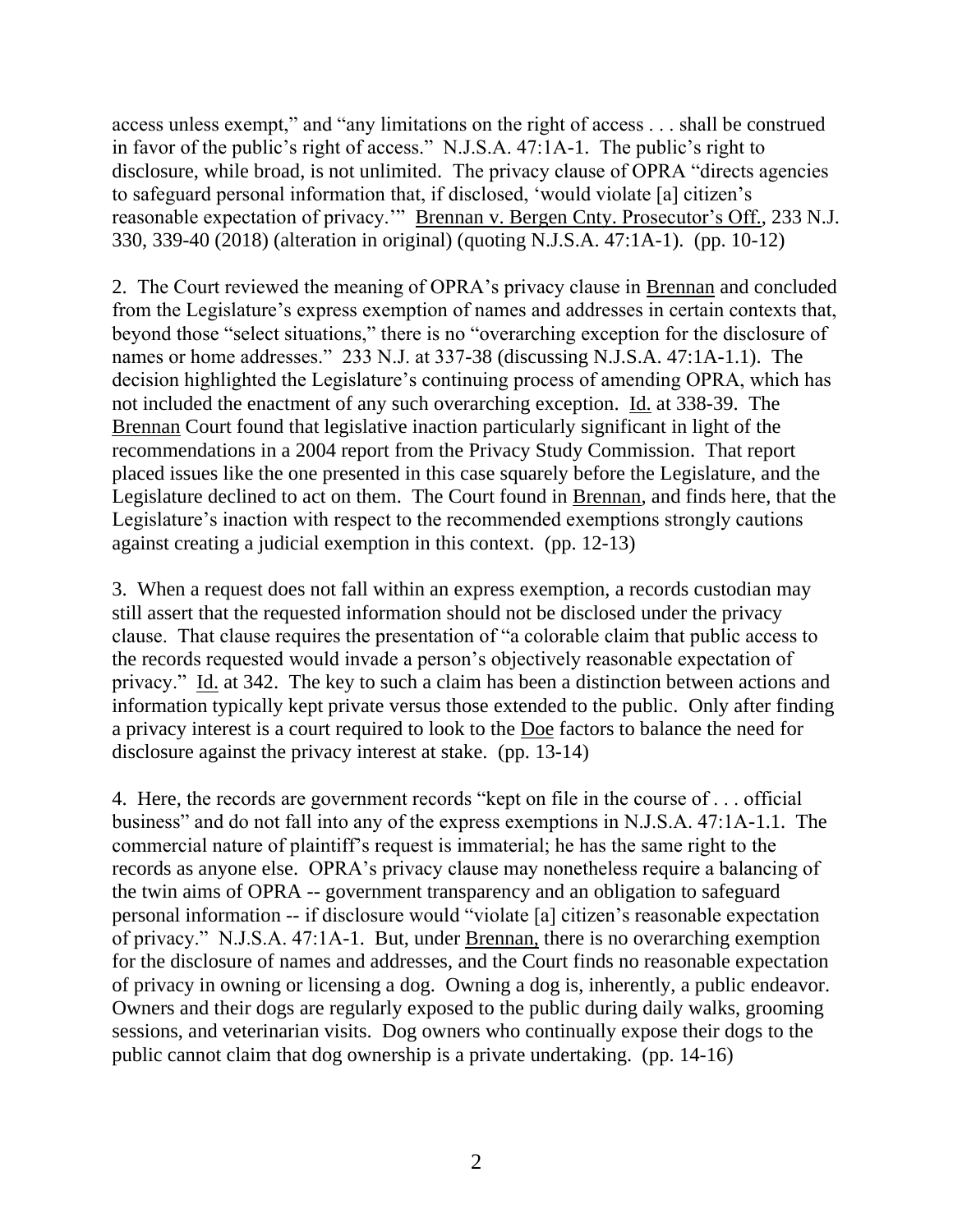5. While plaintiff here has requested only the names and addresses of dog owners, the Court stresses that there are other parts of the dog licensing records that would give rise to security concerns. Any similar disclosure of dog records should not include breed information or the purpose of the animal, and the names of dogs may need to be excluded. (p. 16)

6. Because Jersey City has not established a colorable claim that public access to the names and addresses of dog owners would violate a reasonable expectation of privacy, the Court need not conduct an extended Doe analysis. The Court agrees with the evaluation of the trial court that the factors collectively favor disclosure. The Court continues to abide by the plain language of OPRA and its fundamental policy favoring disclosure. (pp. 16-17)

# **The judgment of the Appellate Division is AFFIRMED.**

**JUSTICE PIERRE-LOUIS, dissenting, stresses that OPRA's core purpose is to** promote transparency in the operation of government and that, although OPRA itself states that the law is to "be construed in favor of the public's right of access," it also directs the safeguarding of personal information if disclosure "would violate the citizen's reasonable expectation of privacy." N.J.S.A. 47:1A-1. In Justice Pierre-Louis's view, that reasonable expectation of privacy should recognize every citizen's right not to have each and every piece of information provided to the government divulged for reasons that do not further the purpose of OPRA, and the fact that information may be available elsewhere does not eliminate a person's reasonable expectation of privacy altogether. Noting that the information sought here -- name, address, and dog ownership -- taken together, is not public, Justice Pierre-Louis finds it reasonable that dog owners would have expected that the information they provided to Jersey City for the sole purpose of complying with the law by obtaining a dog license would remain private. Justice Pierre-Louis reviews the Doe privacy factors and finds that five out of seven factors also militate against disclosure.

**CHIEF JUSTICE RABNER and JUSTICES LaVECCHIA, PATTERSON, and SOLOMON join in JUSTICE FERNANDEZ-VINA's opinion. JUSTICE PIERRE-LOUIS filed a dissent, in which JUSTICE ALBIN joins.**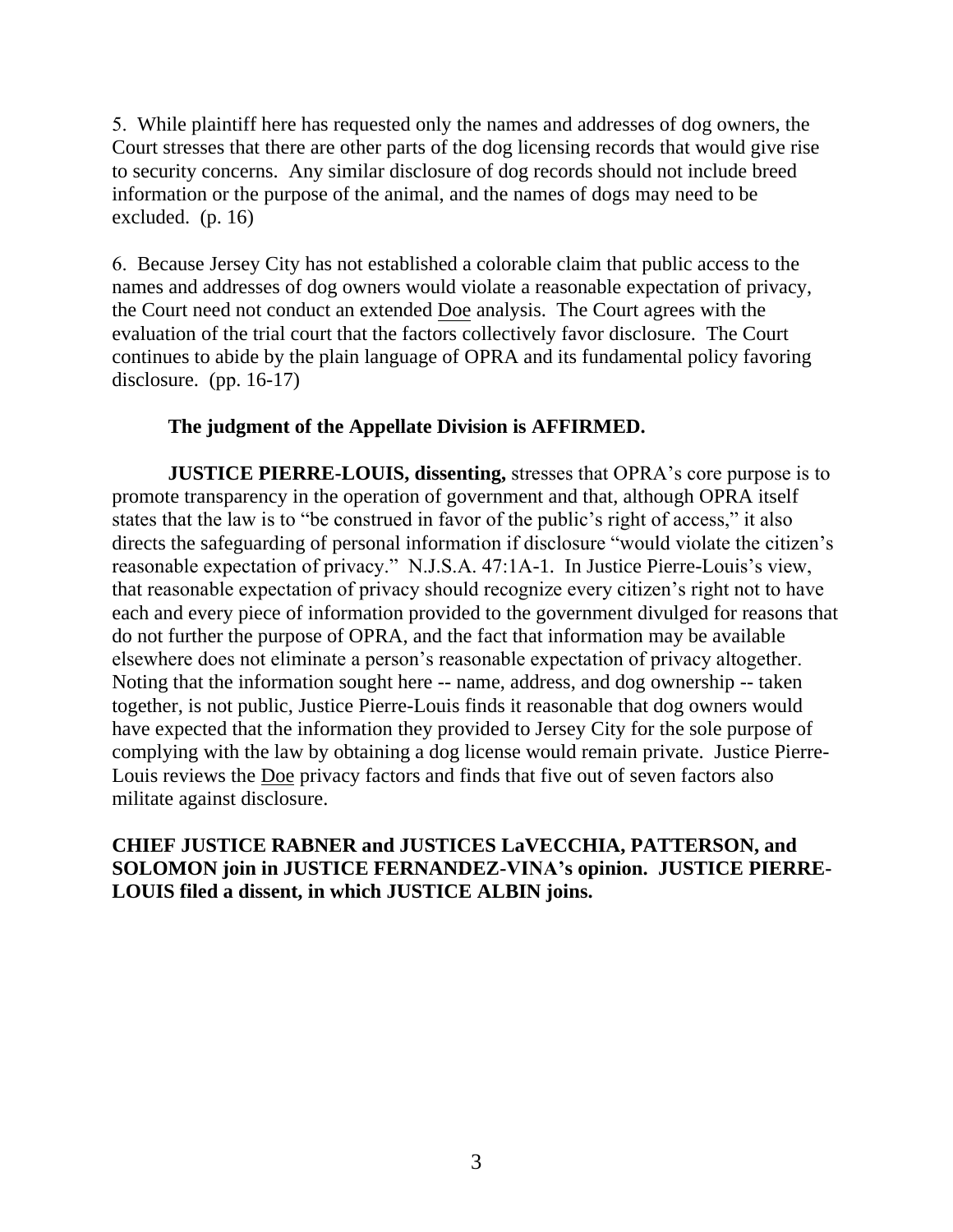# SUPREME COURT OF NEW JERSEY

A-12 September Term 2020

084392

Ernest Bozzi,

Plaintiff-Respondent,

v.

City of Jersey City and Irene McNulty,

Defendants-Appellants.

| On certification to the Superior Court,<br>Appellate Division. |                               |  |
|----------------------------------------------------------------|-------------------------------|--|
| Argued<br>March 15, 2021                                       | Decided<br>September 20, 2021 |  |

Maura E. Connelly, Assistant Corporation Counsel, argued the cause for appellants (Peter J. Baker, Jersey City Law Department Corporation Counsel, attorneys; Maura E. Connelly and John McKinney, Assistant Corporation Counsel, on the brief).

Donald M. Doherty, Jr., argued the cause for respondent (Donald M. Doherty, Jr., on the brief).

Carl R. Woodward, III, argued the cause for amici curiae New Jersey State League of Municipalities and New Jersey Institute of Local Government Attorneys (Carella, Byrne, Cecchi, Olstein, Brody & Agnello, attorneys; Carl R. Woodward, III, on the brief).

Megan Iorio, of the District of Columbia bar, admitted pro hac vice, argued the cause for amicus curiae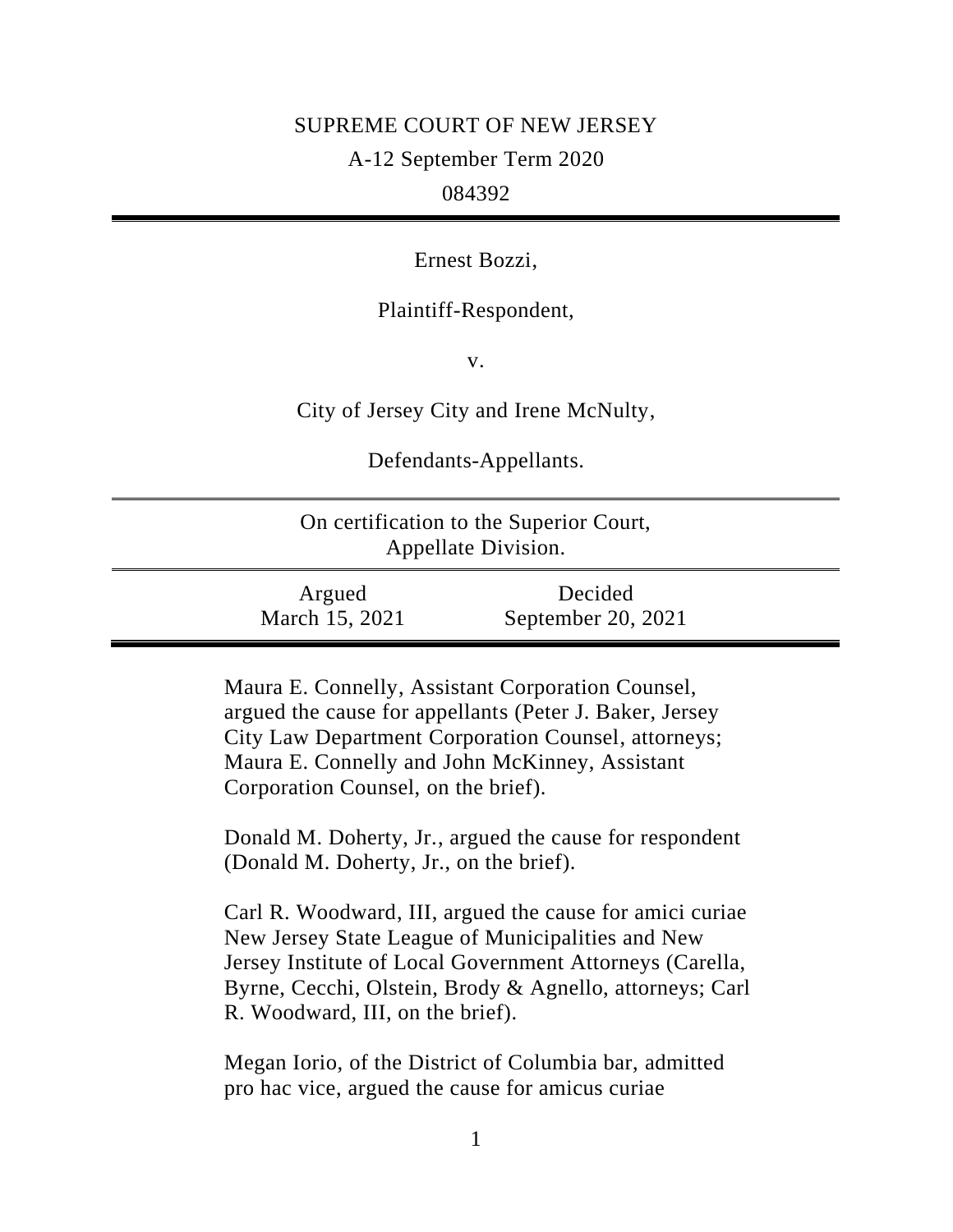Electronic Privacy Information Center (Barry, Corrado, Grassi and Electronic Privacy Information Center, attorneys; Frank L. Corrado, Megan Iorio, and Alan Butler, of the District of Columbia bar, admitted pro hac vice, on the brief).

CJ Griffin argued the cause for amicus curiae Libertarians for Transparent Government (Pashman Stein Walder Hayden, attorneys; CJ Griffin, of counsel and on the brief).

JUSTICE FERNANDEZ-VINA delivered the opinion of the Court.

In this case we are called on to determine whether owning a dog creates an objectively reasonable expectation of privacy such that the owner's personal information in the dog licensing record might be exempt from disclosure under the Open Public Records Act (OPRA), N.J.S.A. 47:1A-1 to -13.

Plaintiff Ernest Bozzi submitted a request to the City of Jersey City (Jersey City) for dog license records in order to solicit customers for his invisible fencing business. He sought only the names and addresses of dog owners. Jersey City denied his request, objecting on the ground that such a disclosure would violate the dog owners' reasonable expectation of privacy.

The trial court found no privacy interest prohibiting disclosure and ordered Jersey City to comply with plaintiff's request. The Appellate Division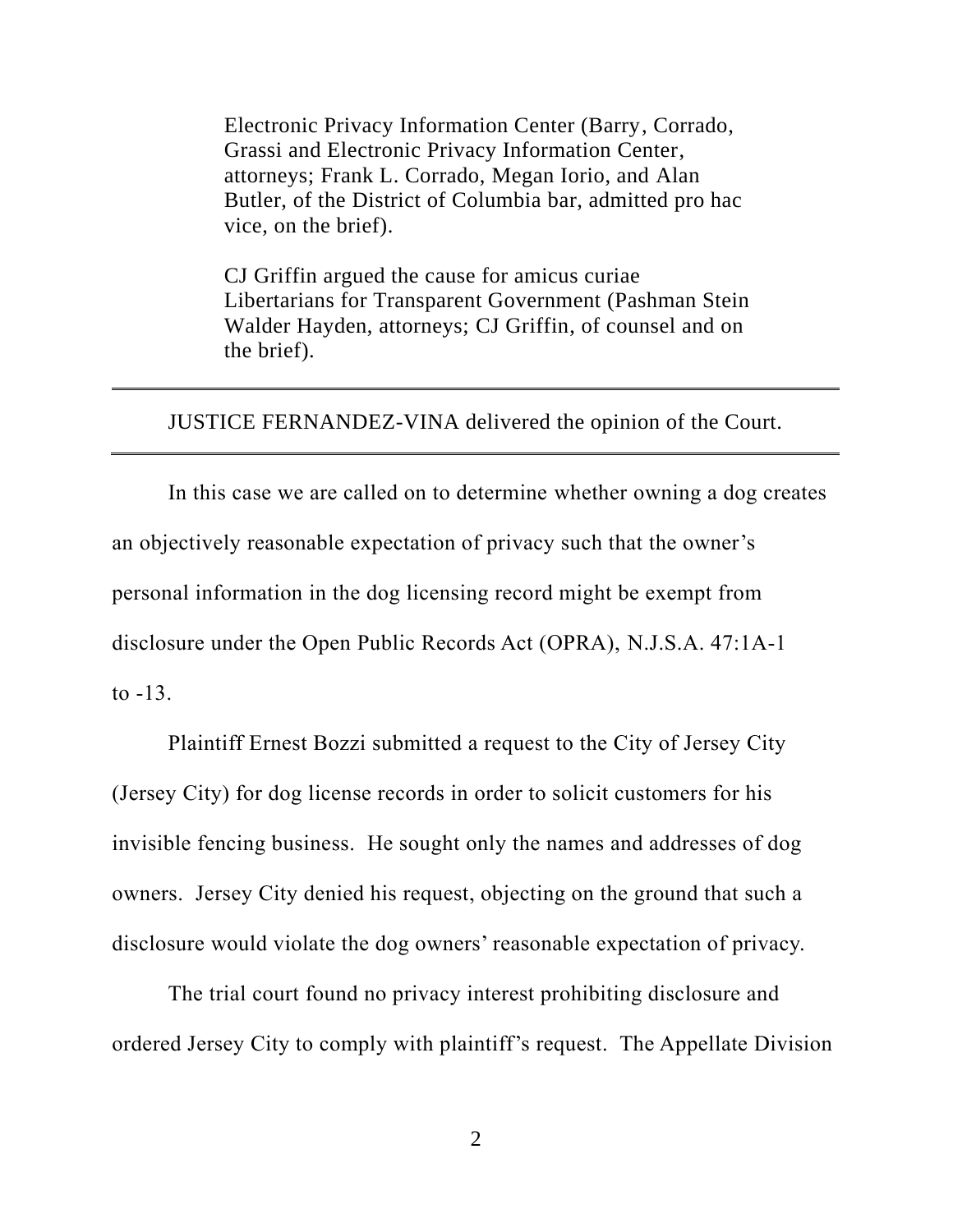affirmed, relying on Bozzi v. Borough of Roselle Park, 462 N.J. Super. 415 (App. Div. 2020), a nearly identical case involving the same OPRA petitioner.

We affirm the judgment of the Appellate Division and find that owning a dog is a substantially public endeavor in which people do not have a reasonable expectation of privacy that exempts their personal information from disclosure under the privacy clause of OPRA.

I.

#### A.

We begin by summarizing the pertinent facts and procedural history.

On November 27, 2018, plaintiff Ernest Bozzi requested copies of Jersey City's most recent dog license records pursuant to OPRA and the common law right of access. Plaintiff is a licensed home improvement contractor, and he sought the information on behalf of his invisible fence installation business. In his request, plaintiff noted that Jersey City may redact information relating to the breed of the dog, the purpose of the dog -- if it is a service or law enforcement animal -- and any phone numbers associated with the records. He sought only the names and addresses of the dog owners.

Jersey City denied plaintiff's request a month later, objecting to the release of the information on two grounds. First, Jersey City alleged that the disclosure would be a violation of the citizens' reasonable expectation of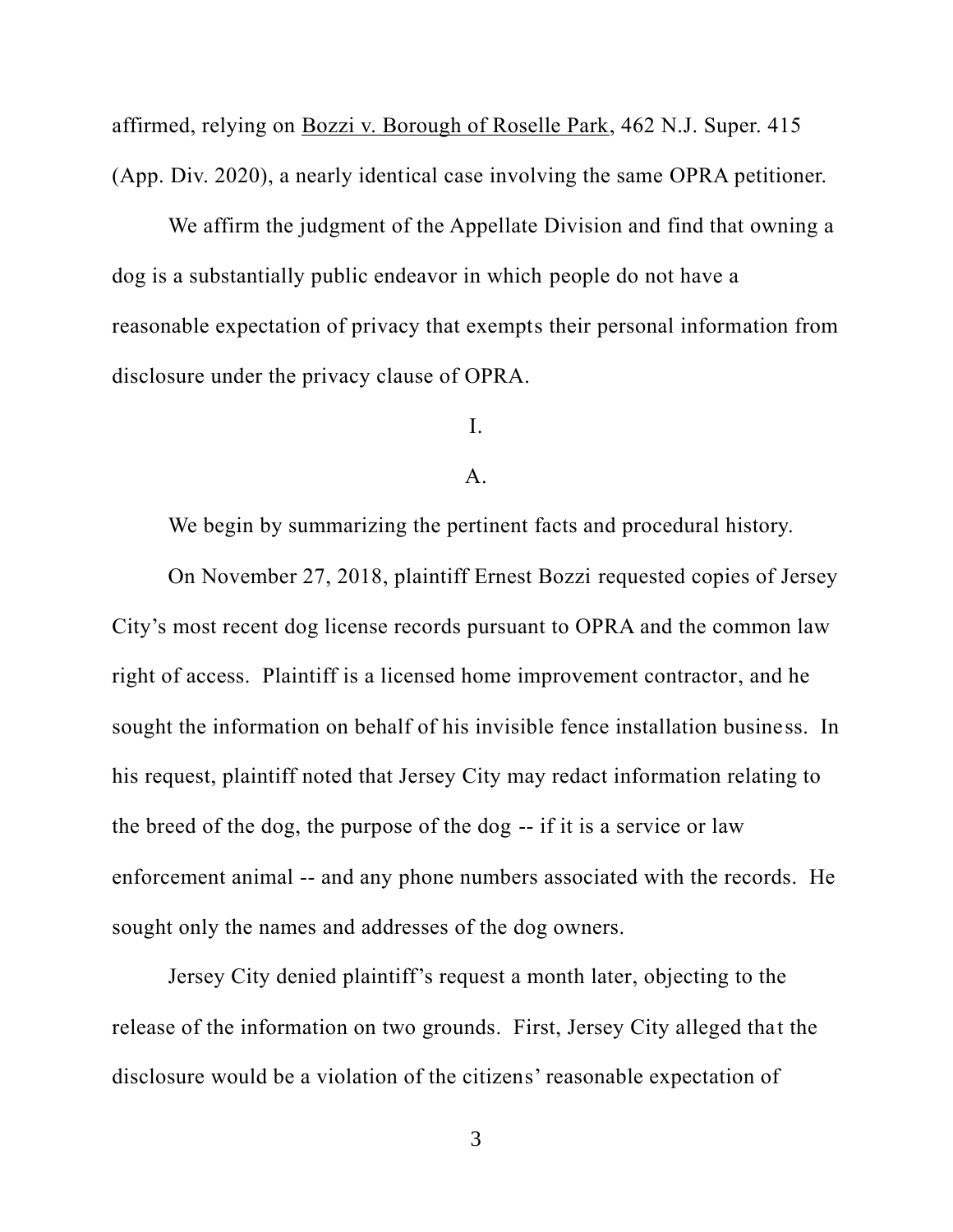privacy, contrary to N.J.S.A. 47:1A-1, by subjecting the dog owners to unsolicited commercial contact. And second, it cited a decision by the Government Records Council (GRC), Bernstein v. Borough of Park Ridge, GRC Complaint No. 2005-99 (July 2005), for its concern that such a disclosure may jeopardize the security of both dog-owners' and non-dog-owners' property, as well as potentially put the dogs themselves at risk for theft.

Plaintiff filed suit, and the trial court issued an order to show cause requiring Jersey City to demonstrate why the records should be exempt from disclosure. Jersey City submitted two certifications to support its position, one from its Chief of Police and a second from its Project Manager in the Department of Public Safety.

The Chief of Police certified that the Police Division was "exceptionally concerned" about the release of the names of dog owners for a number of reasons. For one, those residing at addresses known not to have dogs on the premises may be exposed as more vulnerable to robbery or burglary. Further, disclosure may expose the locations of victims who have fled from threats, stalking, and other harm. And finally, knowing an address has a dog may encourage wrongdoers to bring a weapon.

The Project Manager's certification detailed the results of his search for reported thefts of dogs in Jersey City. According to his search, there were five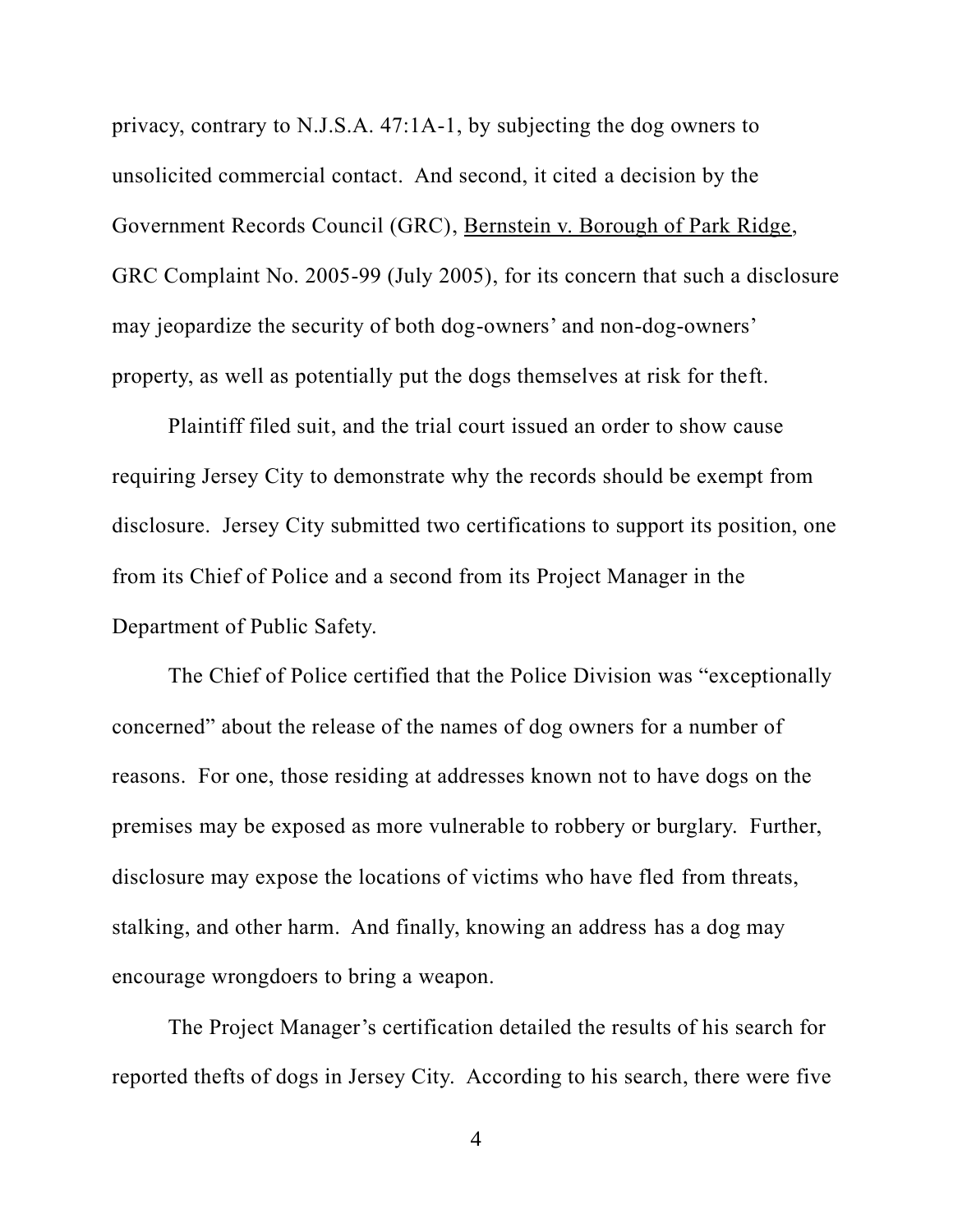dogs reported stolen in 2018 -- three from yards, one from an apartment, and one taken by a friend entrusted to walk the dog.

At the conclusion of argument, the trial court found the dog licensing records were not exempt and ordered Jersey City to provide the requested information to plaintiff. The trial court acknowledged the potential for privacy concerns but concluded that "someone who simply registers their dog [does not have] a[n] objectively reasonable belief that it's going to be kept private or confidential." Despite this finding, the trial court went on to analyze the seven Doe privacy factors,<sup>1</sup> finding each of them to be neutral or in support of plaintiff's position.

Jersey City appealed, and the Appellate Division summarily affirmed, relying on its published decision in Bozzi v. Borough of Roselle Park, in which the same plaintiff sought the same information from a different defendant.

In Roselle Park, the Appellate Division permitted under OPRA the disclosure of the names and addresses of those who obtained dog licenses. 462 N.J. Super. at 428. After determining that GRC rulings would "not dictate [the court's] decision"<sup>2</sup> because they had "no precedential value in [the]

 $1$  Doe v. Poritz, 142 N.J. 1 (1995).

<sup>&</sup>lt;sup>2</sup> The Borough of Roselle Park and the City of Summit had argued that Bernstein v. Borough of Park Ridge, GRC Complaint No. 2005-99 (July 14, 2005), supported their positions because the GRC determined that an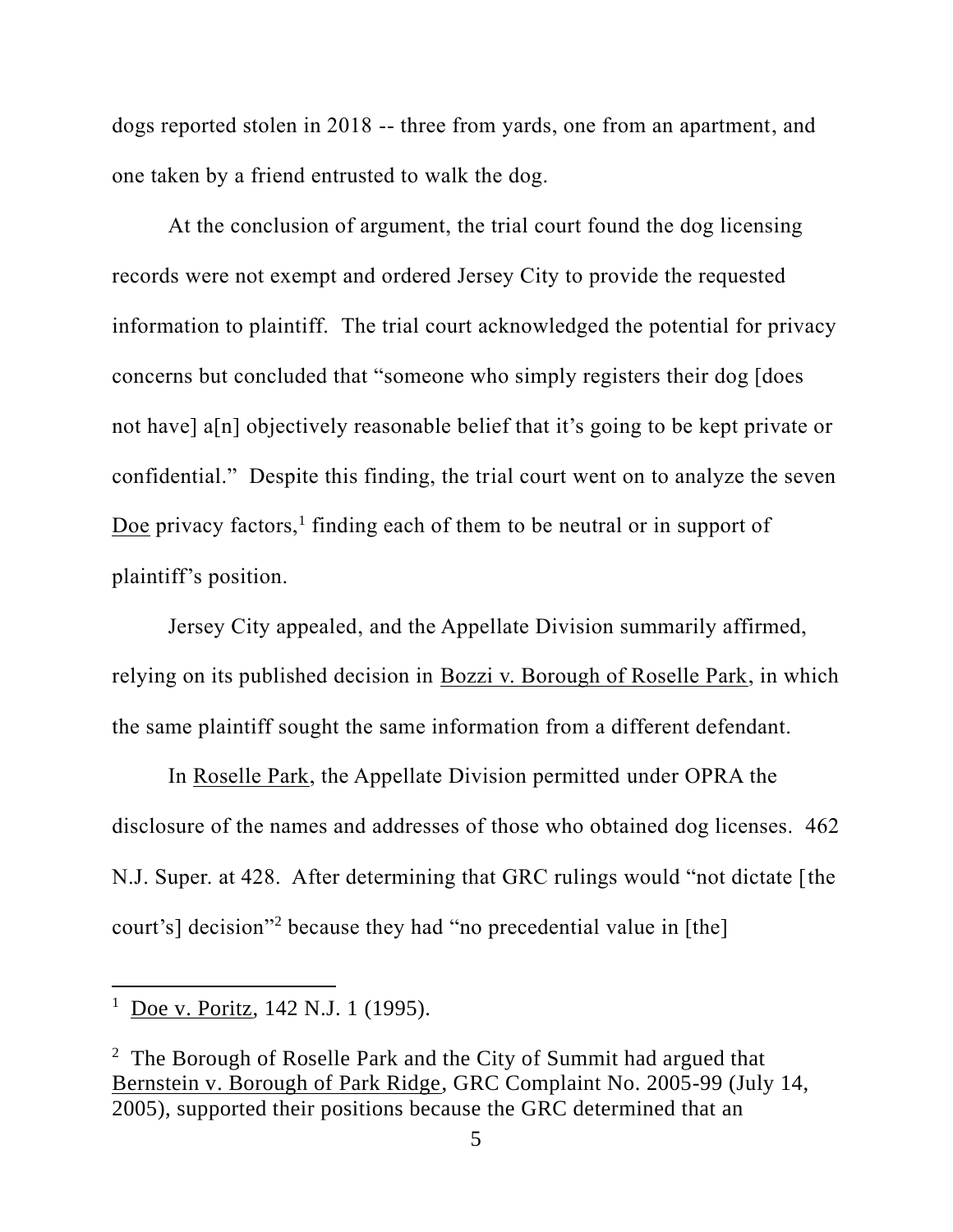consideration of OPRA appeals," ibid., the court found that residents of Summit and Roselle Park did not "have a reasonable expectation of privacy in their names and addresses when they appl[ied] for a dog license," id. at 429.

The court pointed out that "people who own dogs frequently walk them in public places and ordinarily do not conceal their status." Ibid. And although the court acknowledged that receiving unsolicited mail from plaintiff's business may be irritating, it found no risk of "identity theft or other unwelcomed consequences" that might create an expectation of privacy. Id. at 429-30. Finally, the Appellate Division was persuaded by the fact that the Legislature had previously tried and failed to amend OPRA to exempt the disclosure of names and addresses in connection with pet licenses. Id. at 430- 31.

This Court then granted Jersey City's petition for certification. 246 N.J. 580 (2020). We also granted the motions of the Libertarians for Transparent Government (LFTG), the Electronic Privacy Information Center (EPIC), the New Jersey State League of Municipalities (League), and the New Jersey Institute of Local Government Attorneys (NJILGA) to participate as amici curiae.

individual had a reasonable expectation of privacy in information provided to a municipality for the purpose of obtaining a dog license.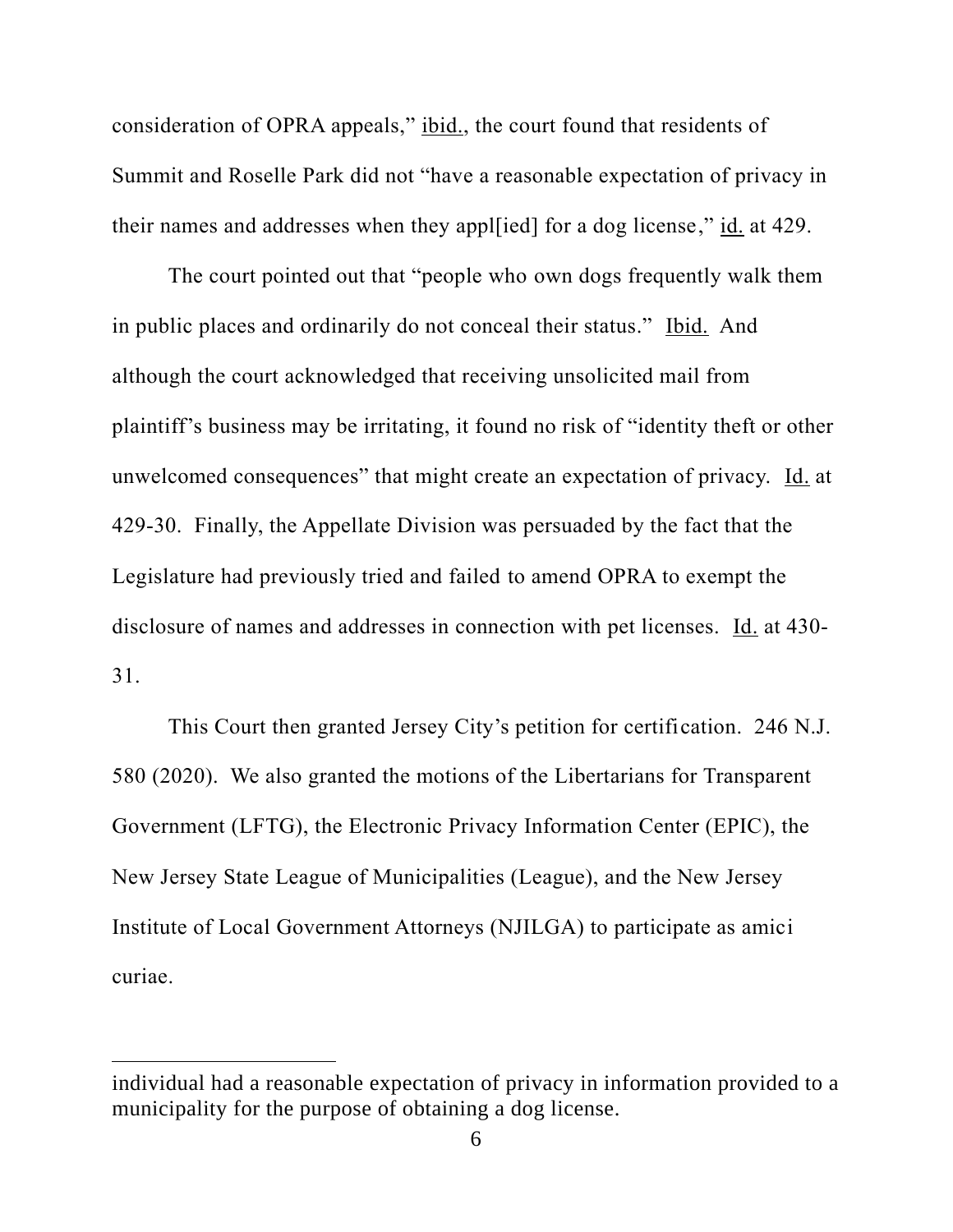II.

#### $A<sub>1</sub>$

Jersey City contends that the names and addresses sought by plaintiff for the expressed purpose of commercial solicitation are protected by the privacy exception of OPRA. The core of Jersey City's argument is that dog owners have a reasonable expectation of privacy in their names and addresses listed on their dog licenses. Jersey City further argues that the commercial nature of the request does not promote government transparency or achieve any of the main goals of OPRA.

As for the Doe factors, Jersey City posits that they weigh heavily in favor of non-disclosure. Jersey City highlights that there are no safeguards to prevent subsequent unauthorized disclosures and that plaintiff could therefore publish or sell the names and addresses he receives through his request. Since some dogs are used for protection, Jersey City argues that releasing that information jeopardizes safety by publicizing which residences have dogs and which do not. Finally, the City raises the concern that fear of the disclosure of personal information may discourage dog owners from registering their animals.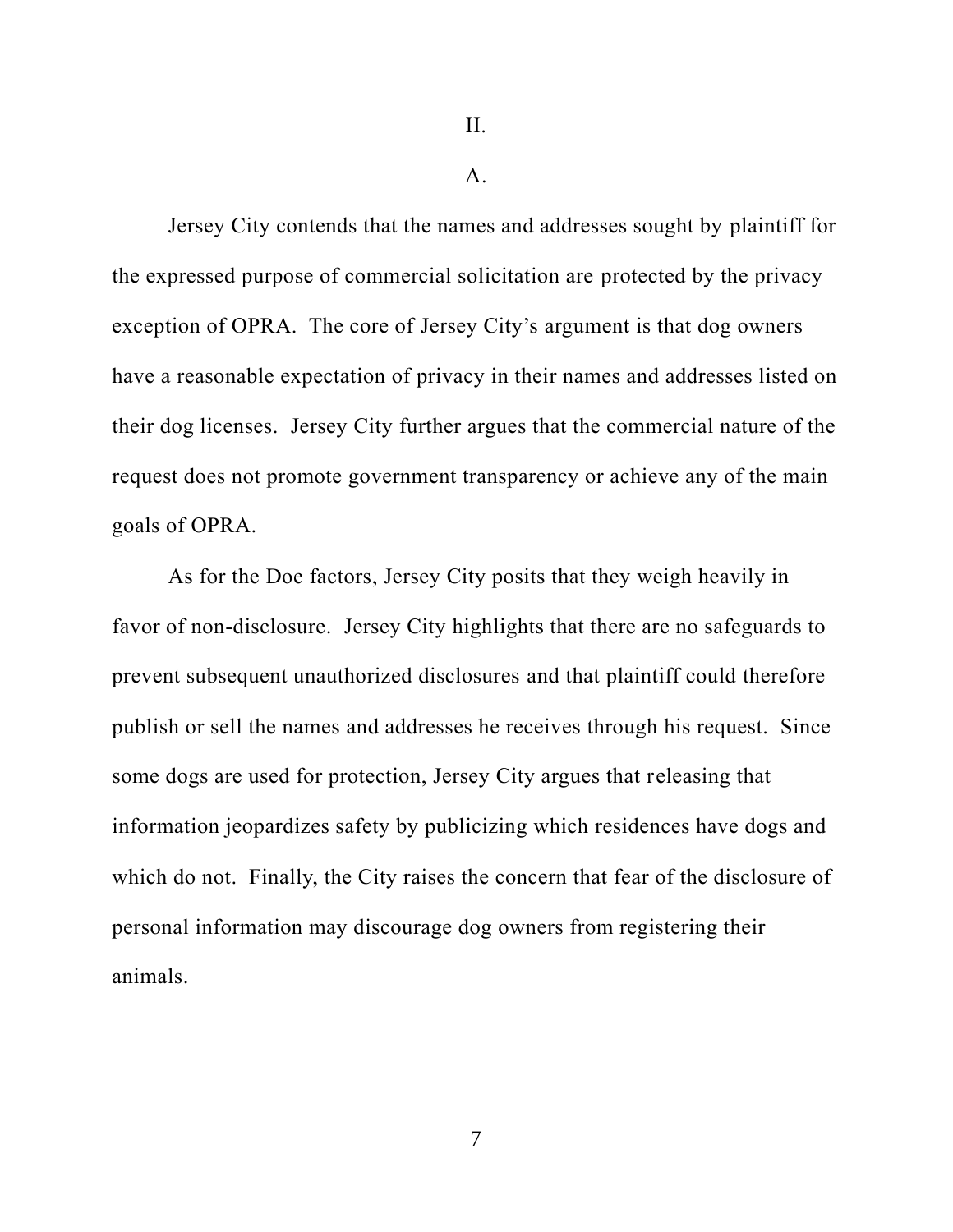B.

Amicus curiae EPIC aligns itself with Jersey City and first contends that federal courts have found a colorable privacy interest in names and addresses contained in public records when disclosure of that information could lead to unwanted solicitations. Second, EPIC maintains that the Federal Constitution includes a right to informational privacy and that the Freedom of Information Act (FOIA), the federal analog to OPRA, encompasses an individual's right to informational privacy. Finally, EPIC argues that requests for information that are justified only by commercial interests do not serve the purpose of OPRA. It urges this Court to adopt a rule that those who request personal information in a government record must make a threshold showing of a public interest that serves the core purpose of OPRA.

# C.

Amici curiae the League and NJILGA also align themselves with Jersey City. They argue, in a joint brief, that the disclosure of a digital compilation of names and addresses of dog owners violates those persons' reasonable expectation of privacy. Walking a dog in public, amici contend, does not disclose the owner's name and address and therefore does not undermine the privacy interest.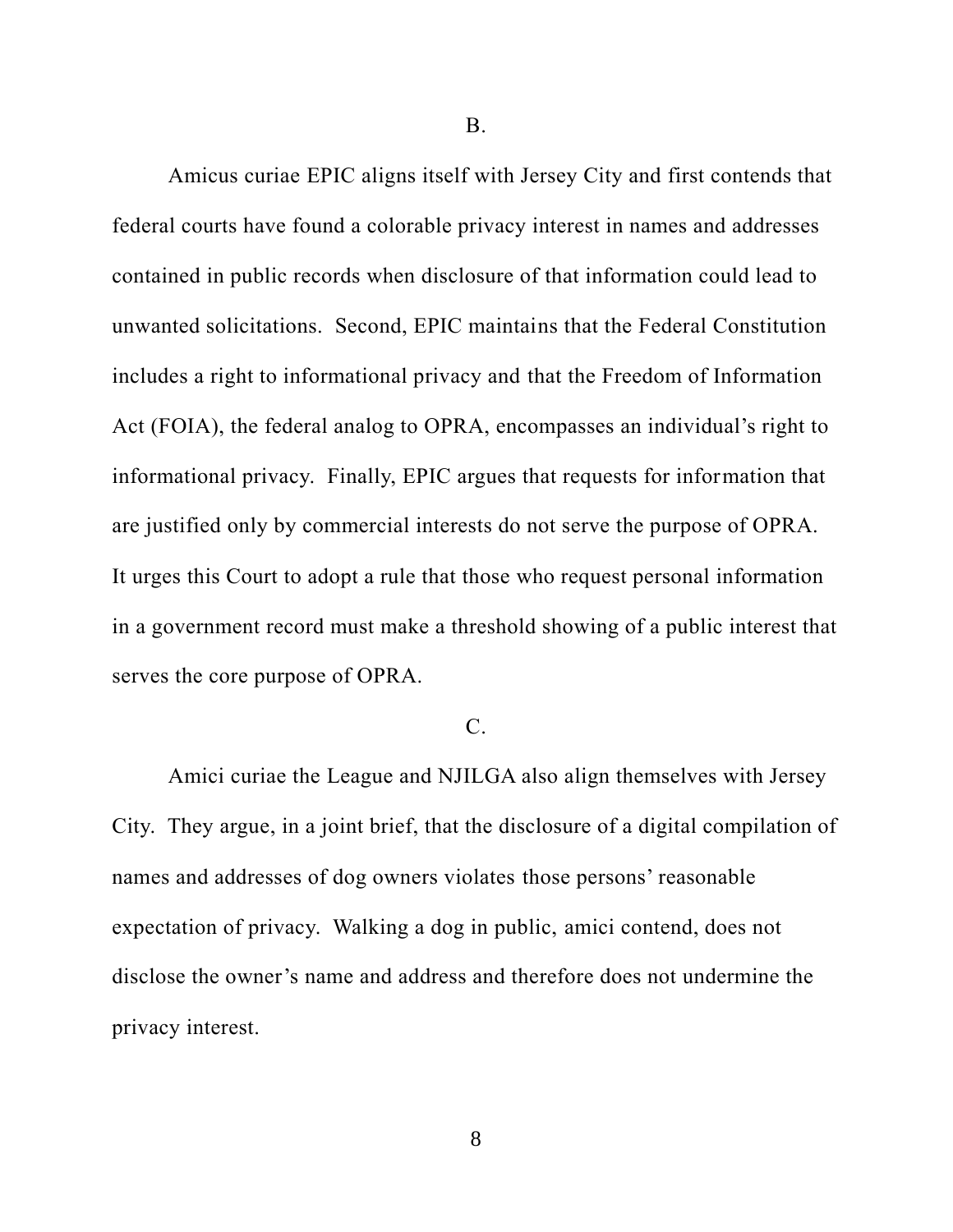Plaintiff counters that Jersey City has failed to make a colorable claim that disclosure of the requested dog license records would invade a dog owner's objectively reasonable expectation of privacy. He submits that owners of dog licenses do not have an objectively reasonable expectation of privacy under this Court's precedent in Brennan v. Bergen County Prosecutor's Office, 233 N.J. 330 (2018), because the names and addresses contained in dog licenses are not the type of information the typical person keeps secret.

Plaintiff also stresses that nothing in OPRA bars his request simply because of its commercial nature. He points out that New Jersey law has never deemed a requestor's proposed commercial use of the records as incompatible with OPRA and that all limitations on access under OPRA should be construed in favor of providing access.

#### E.

Amicus curiae LFTG aligns itself with Bozzi to argue that no objectively reasonable person would believe that their ownership of a dog is a private fact, given that dogs are constantly exposed to public view. Even if Jersey City has made a colorable claim of privacy, LFTG submits that balancing the privacy factors in Doe compels disclosure.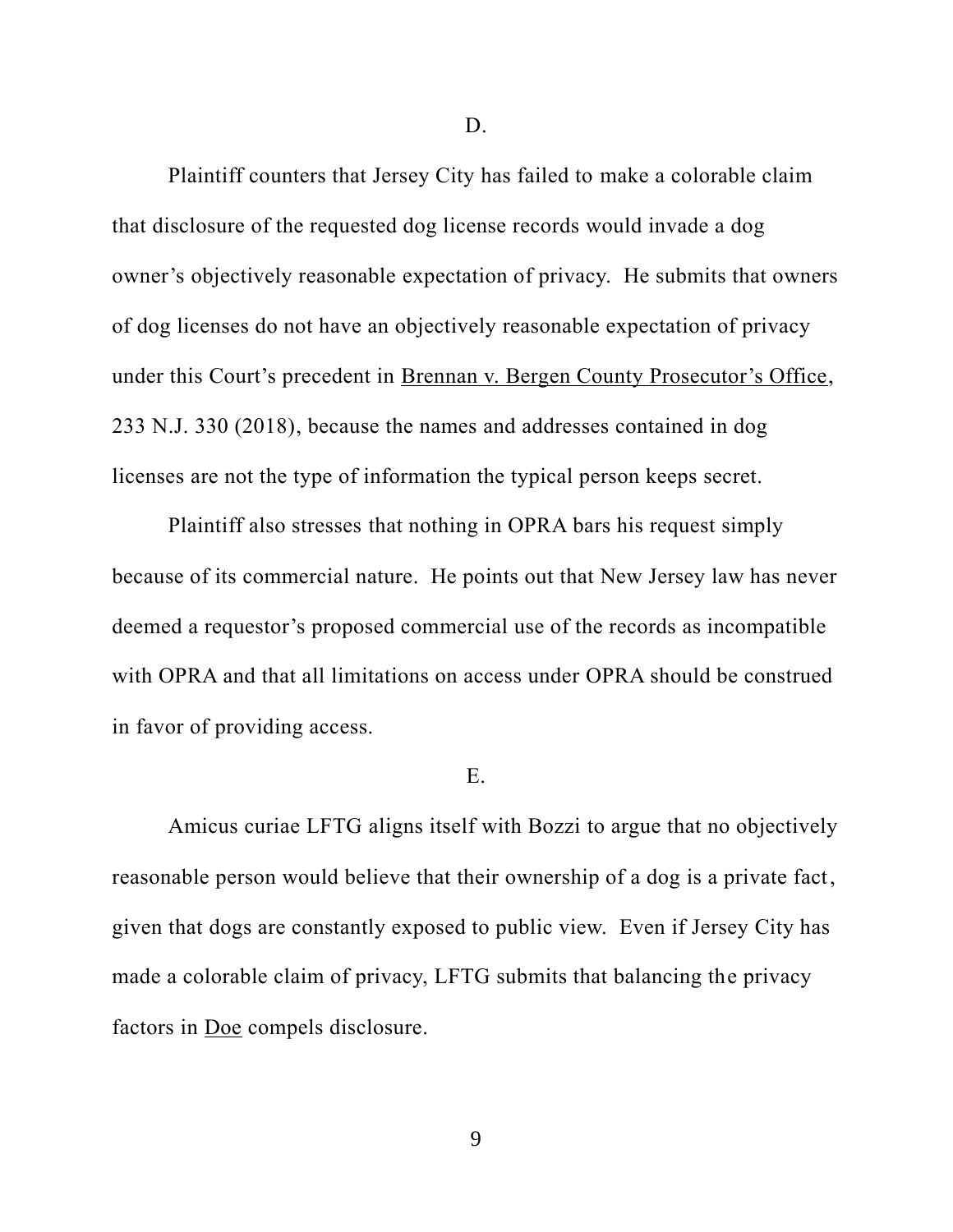LFTG emphasizes that OPRA does not require records custodians to consider the reason for a given request. It points out that the Legislature has failed to advance a number of bills that would have denied commercial requestors access to records under OPRA. LFTG also stresses that OPRA expressly exempts driver's license numbers and personal identifying information of those who hold hunting and firearm licenses but that the Legislature has declined to exempt that same information for holders of dog licenses.

# III.

## A.

This Court's review of issues involving statutory interpretation is plenary. In re N.J. Firemen's Ass'n Obligation, 230 N.J. 258, 273 (2017). Whether an OPRA exemption applies is a question of law subject to de novo review. **Id.** at 273-74.

This Court's objective in statutory construction "is to effectuate legislative intent," and "[t]he best source for direction on legislative intent is the very language used by the Legislature." Gilleran v. Township of Bloomfield, 227 N.J. 159, 171-72 (2016). The words in a statute are to "be given their generally accepted meaning" and "read and construed with their context." N.J.S.A. 1:1-1. "If the language is clear, the court's job is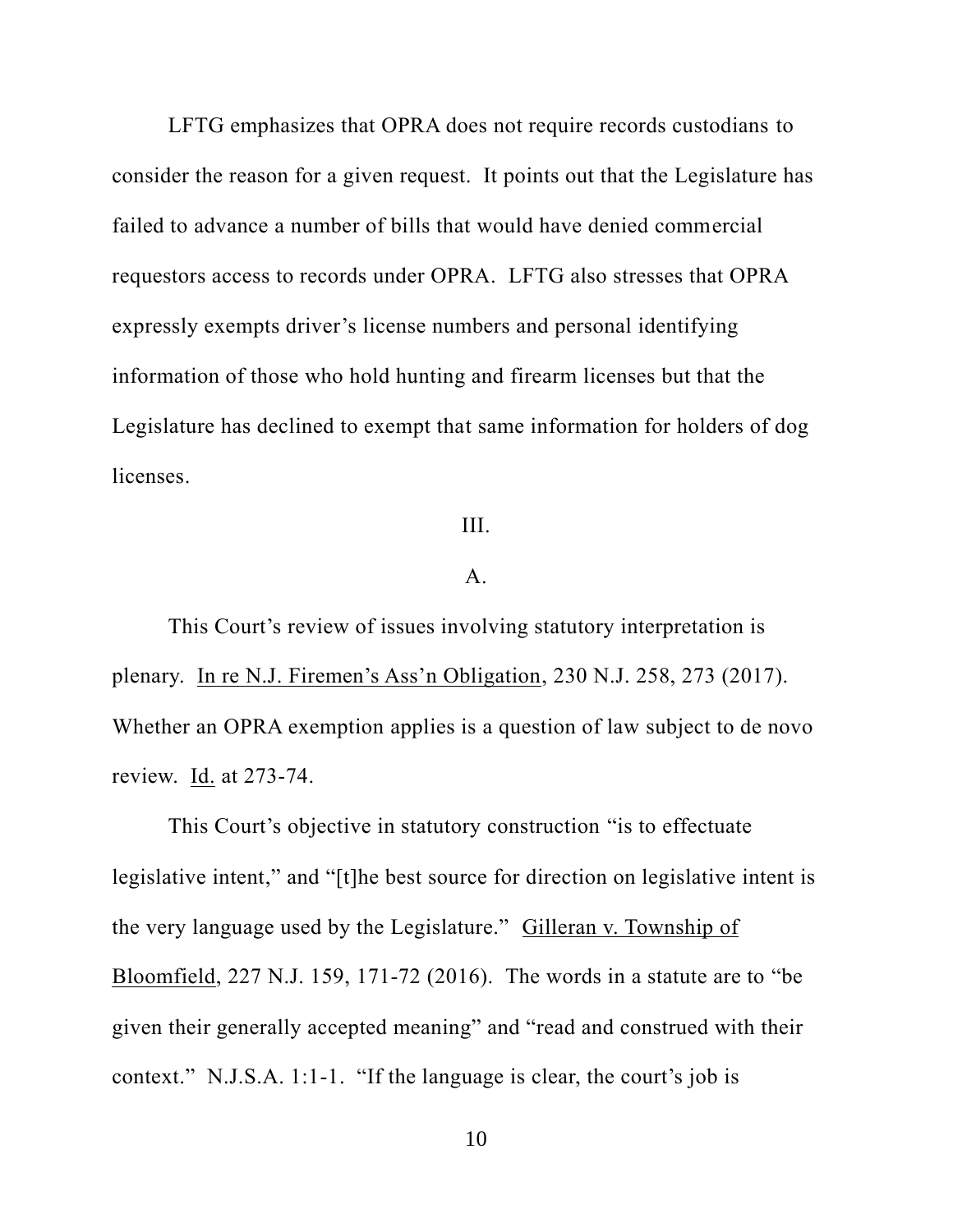complete." In re Expungement Application of D.J.B., 216 N.J. 433, 440

(2014). We look to extrinsic sources to determine legislative intent "[o]nly if the words of the enactment are shrouded in ambiguity," Zabilowicz v. Kelsey, 200 N.J. 507, 513 (2009), "lead[] to more than one plausible interpretation," DiProspero v. Penn, 183 N.J. 477, 492-93 (2005), or would lead to absurd results, Burnett v. County of Bergen, 198 N.J. 408, 425 (2009).

On review, this Court presumes that the Legislature is aware of the judicial construction given its enactments. N.J. Democratic Party, Inc. v. Samson, 175 N.J. 178, 195 n.6 (2002).

# B.

OPRA, at its core, was "designed to promote transparency in the operation of government," Sussex Commons Assocs., LLC v. Rutgers, 210 N.J. 531, 541 (2012), with a purpose "to maximize public knowledge about public affairs in order to ensure an informed citizenry and to minimize the evils inherent in a secluded process," Mason v. City of Hoboken, 196 N.J. 51, 64 (2008) (quoting Asbury Park Press v. Ocean Cnty. Prosecutor's Off., 374 N.J. Super. 312, 329 (Law Div. 2004)). According to the statute, "all government records shall be subject to public access unless exempt," and "any limitations on the right of access . . . shall be construed in favor of the public's right of access." N.J.S.A. 47:1A-1.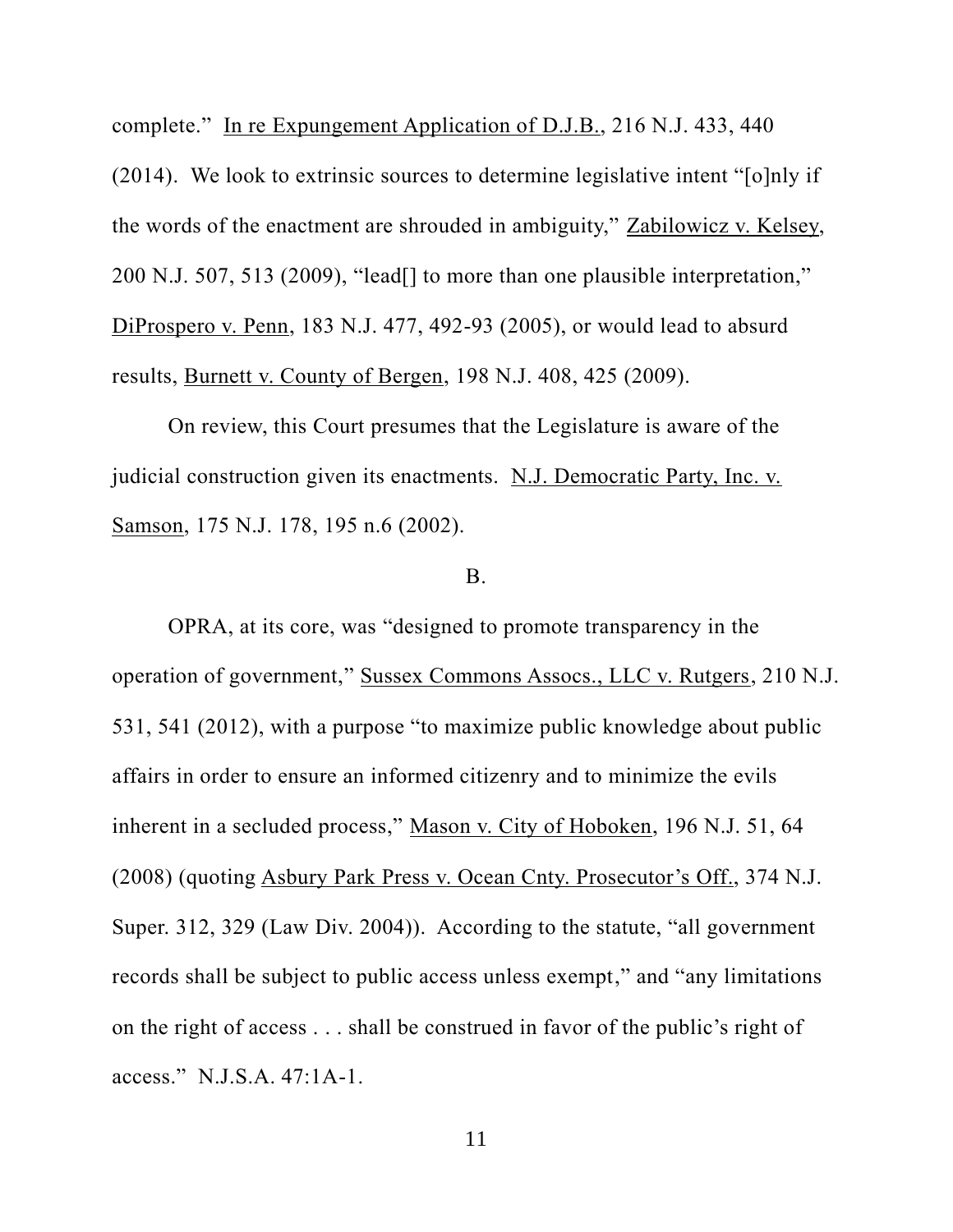The public's right to disclosure, while broad, is not unlimited. Kovalcik v. Somerset Cnty. Prosecutor's Off., 206 N.J. 581, 588 (2011). The privacy clause of OPRA "directs agencies to safeguard personal information that, if disclosed, 'would violate [a] citizen's reasonable expectation of privacy.'" Brennan, 233 N.J. at 339-40 (alteration in original) (quoting N.J.S.A. 47:1A-1).

This Court recently reviewed the meaning of OPRA's privacy clause in Brennan. We explained that OPRA contains twenty-three explicit exemptions from disclosure, including any "personal identifying information" -- a person's name and address -- received "in connection with the issuance of any license authorizing hunting with a firearm." Id. at 337-38 (quoting N.J.S.A. 47:1A-1.1). We concluded from the Legislature's express exemption of names and addresses in certain contexts that, beyond those "select situations," there is no "overarching exception for the disclosure of names or home addresses." Id. at 337-38.

Our decision highlighted the Legislature's continuing process of amending OPRA, which has not included the enactment of any such overarching exception. Id. at 338-39. We found that legislative inaction particularly significant in light of the recommendations in the 2004 report from the Privacy Study Commission, created by Governor McGreevy in 2002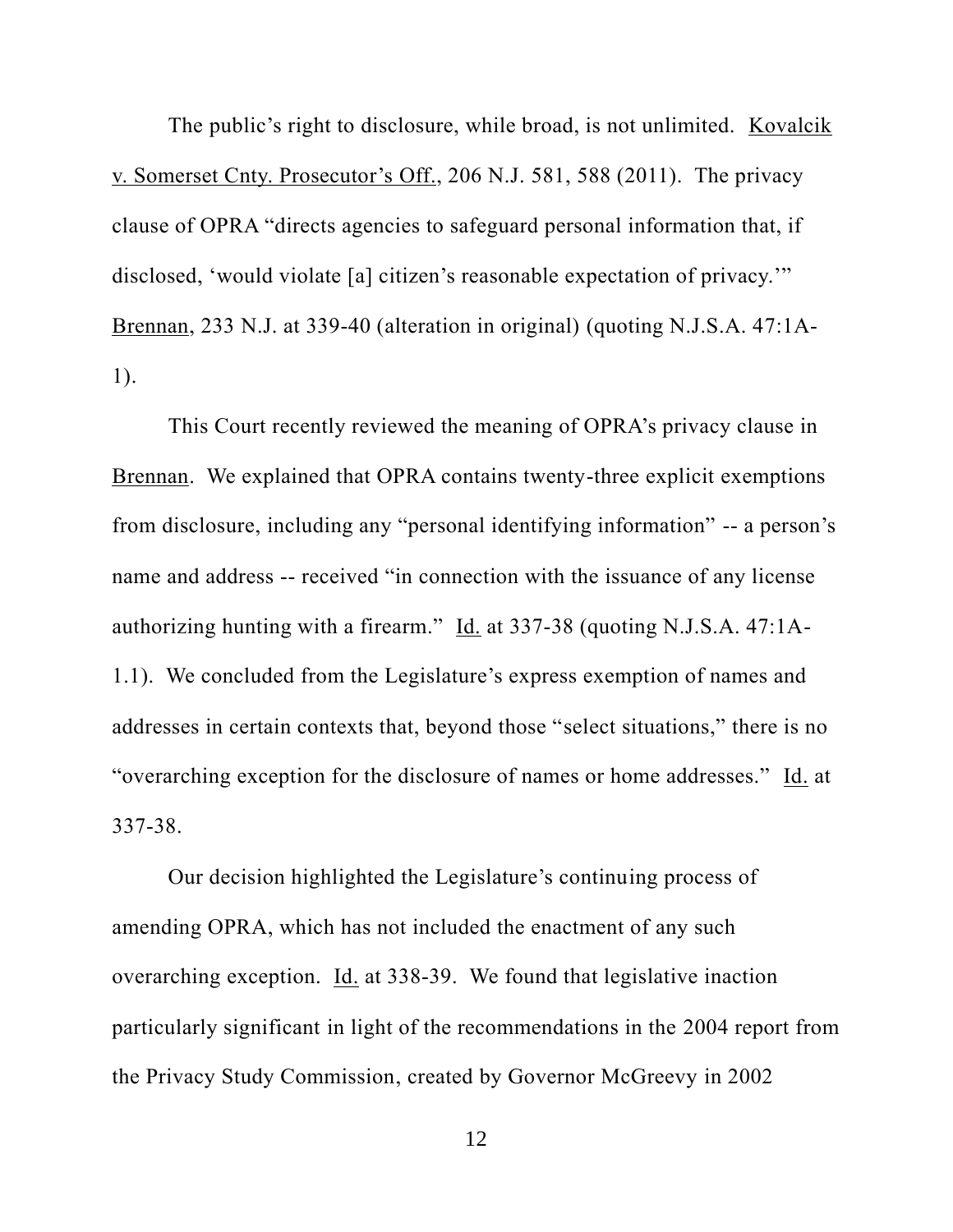through Executive Order No. 21. Ibid. The recommendations in that report included not disclosing home telephone numbers; notifying individuals that their home addresses may be disclosed; and giving individuals the opportunity to use an address of record specifically for disclosure purposes. See Final Report, https://dspace.njstatelib.org/xmlui/bitstream/handle/10929/22262/ c58152004.pdf?sequence=1&isAllowed=y. Those recommendations thus placed issues like the one presented in this case squarely before the Legislature, and the Legislature declined to act on them. See Brennan, 233 N.J. at 339. We found in Brennan, and we continue to find here, that the Legislature's inaction with respect to the recommended exemptions strongly cautions against creating a judicial exemption in this context.

When a request does not fall within an express exemption, a records custodian may still assert that the requested information should not be disclosed under the privacy clause. That clause requires the presentation of "a colorable claim that public access to the records requested would invade a person's objectively reasonable expectation of privacy." Id. at 342. The key to such a claim has been a distinction between actions and information typically kept private versus those extended to the public: social security numbers in land title records in Burnett and financial relief checks in Carter both presented serious privacy concerns, while the results of a public auction in Brennan and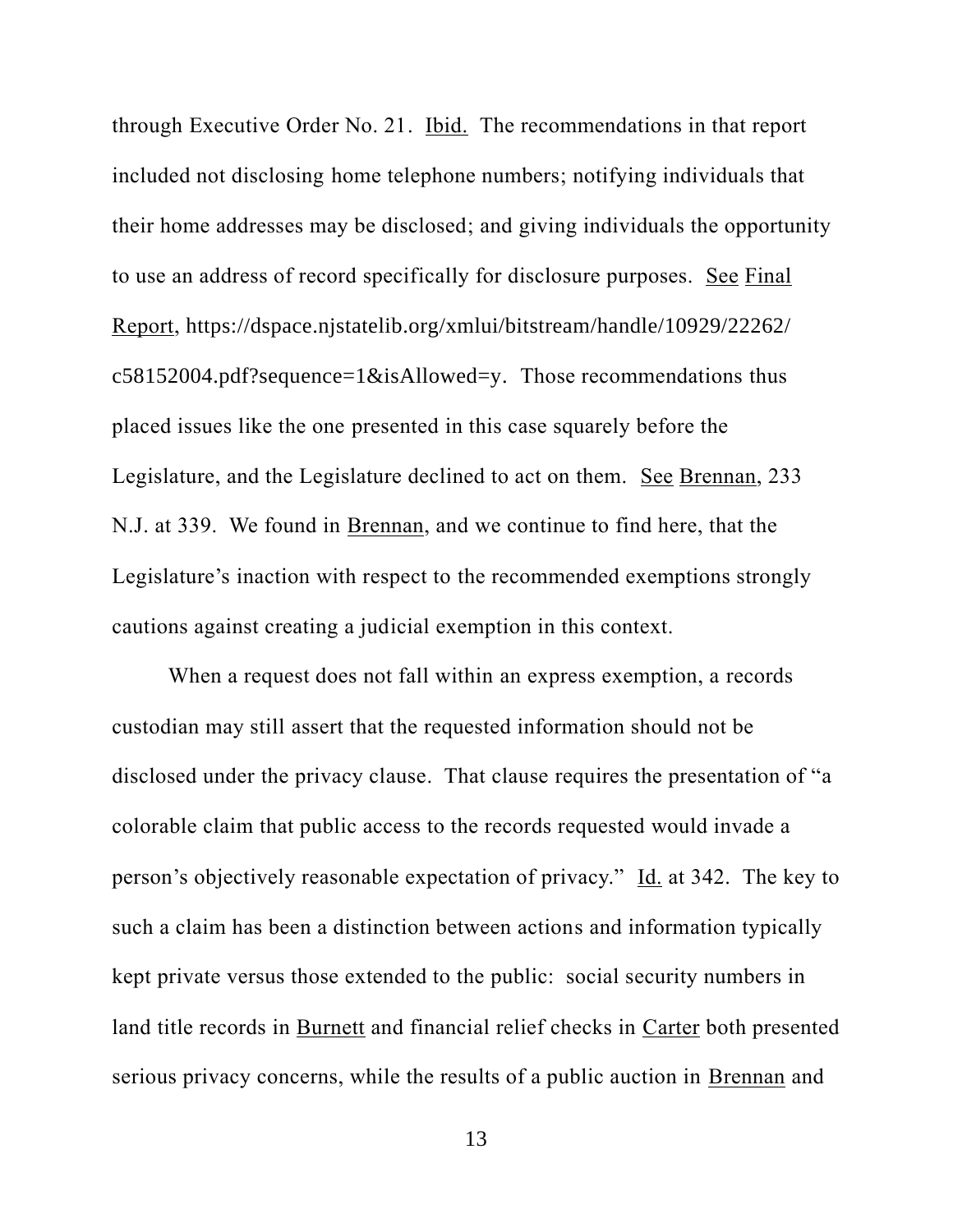the settlement agreement between a county and an employee resulting from the employee's filing of a public complaint in Asbury Park did not. See Burnett, 198 N.J. at 437; Carter, 230 N.J. at 267; Brennan, 233 N.J. at 342; Asbury Park Press v. County of Monmouth, 201 N.J. 5, 6 (2010).

Only after finding a privacy interest is a court required to look to the Doe factors adopted by this Court in Burnett to balance the need for disclosure against the privacy interest at stake. See 198 N.J. at 428.

#### IV.

Applying those principles here, we conclude that Jersey City has failed to present a colorable claim that the disclosure of the requested dog license records would invade a dog owner's reasonable expectation of privacy. We therefore affirm the Appellate Division's judgment.

We make two initial points. First, it is clear that the dog license records sought in this case are government records "kept on file in the course of . . . official business" and do not fall into any of the express exemptions in OPRA. N.J.S.A. 47:1A-1.1. Second, the commercial nature of plaintiff's request is immaterial to our analysis; he "has the same right to [the records] as anyone else." Burnett, 198 N.J. at 435.

We therefore turn to OPRA's privacy clause, which may nonetheless require a balancing of the twin aims of OPRA -- government transparency and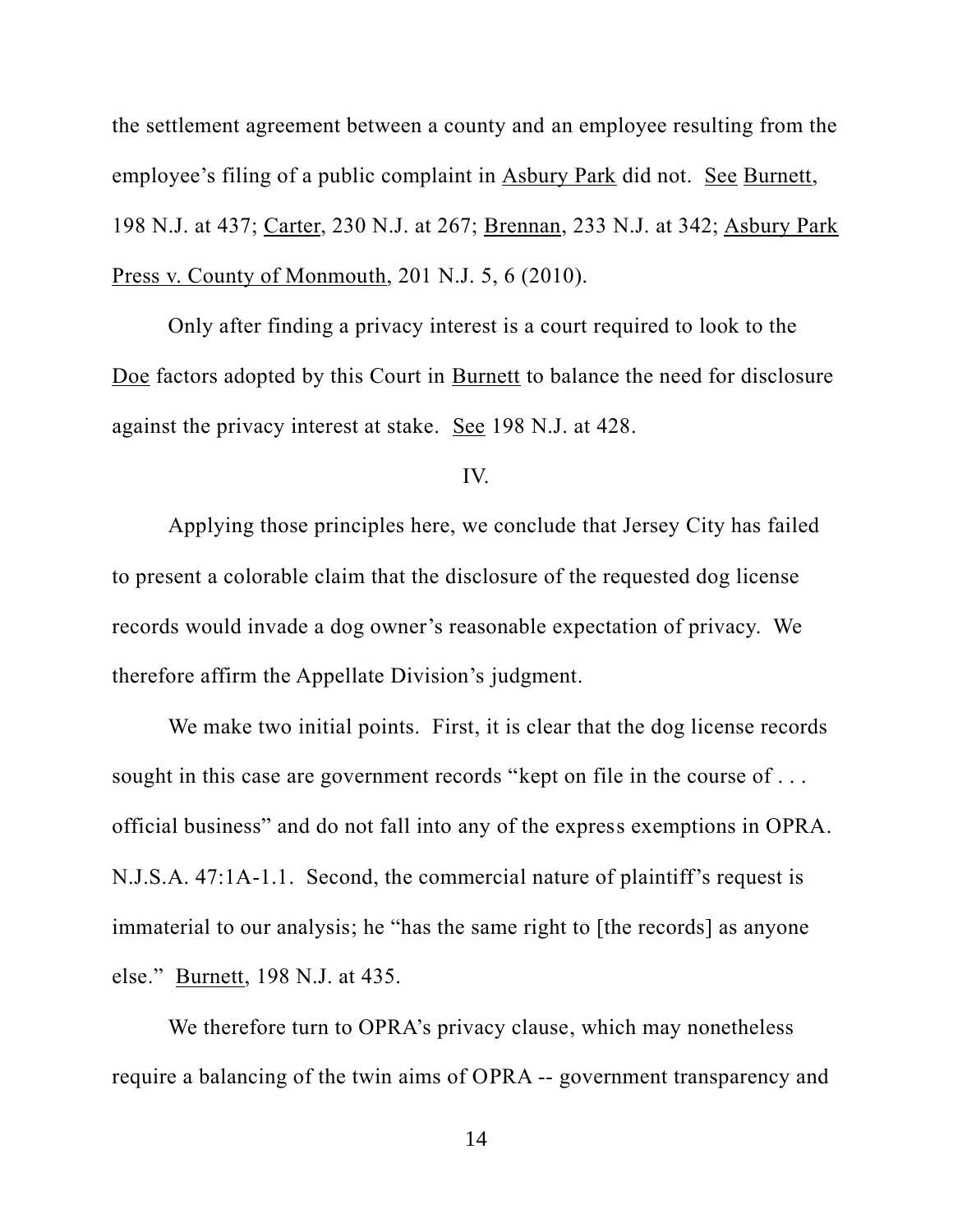an obligation to safeguard personal information -- if disclosure of the records would "violate [a] citizen's reasonable expectation of privacy." N.J.S.A.  $47:1A-1$ .

Our decision in Brennan clearly precludes any reading of OPRA that would provide an overarching exemption for the disclosure of names and addresses. See Brennan, 233 N.J. at 388. It is, therefore, the ownership and licensing of a dog that would have to provide a reasonable expectation of privacy for Jersey City to make such a colorable claim. And it is here that Jersey City's claim fails, because we find no reasonable expectation of privacy in owning or licensing a dog.

Owning a dog is, inherently, a public endeavor. Owners -- and the dogs themselves -- are regularly exposed to the public during daily walks, grooming sessions, and veterinarian visits. Many owners celebrate their animals on social media or bumper stickers, inherently public platforms. Some people put up signs stating that there is a dog at the residence; others frequent certain parks or establishments specifically made for dogs and dog owners. Some owners even enter their dogs into public shows, events, and competitions. Dog owners who continually expose their dogs to the public cannot claim that dog ownership is a private undertaking. Just like the participants in the public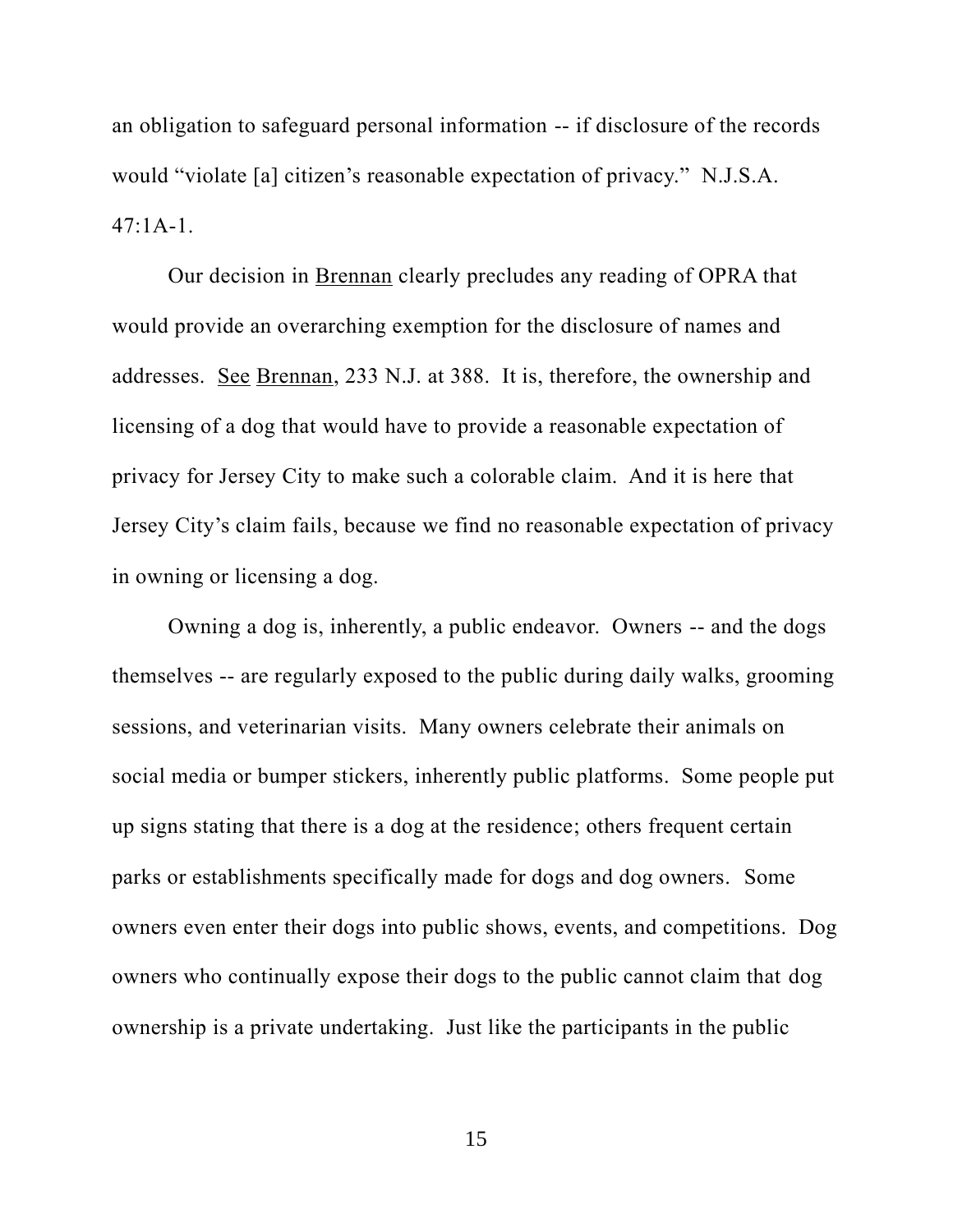auction in Brennan, dog owners are fully aware of the public exposure of their actions.

While plaintiff here has requested only the names and addresses of dog owners, we stress that there are other parts of the dog licensing records that would give rise to security concerns. Any similar disclosure of dog records should not include breed information, which poses a risk to public safety given the high value of certain purebred dogs. Further, the purpose of the animal -- whether it is a companion or a service or a law enforcement dog -- must be kept confidential for the health and safety of the owners and the dogs. Finally, the names of dogs may need to be excluded, given that many people use the names of their beloved pets as passwords or answers to important security questions.

Because Jersey City has not established a colorable claim that public access to the names and addresses of dog owners would violate a reasonable expectation of privacy, we need not conduct an extended Doe analysis. Burnett, 198 N.J. at 428. Suffice it to say, we agree with the thorough evaluation of the trial court that the factors collectively favor disclosure.

We are bound by the language of OPRA and the intent of the Legislature in safeguarding personal information. The inadequacies complained of by Governor McGreevy and the recommendations made by the Privacy Study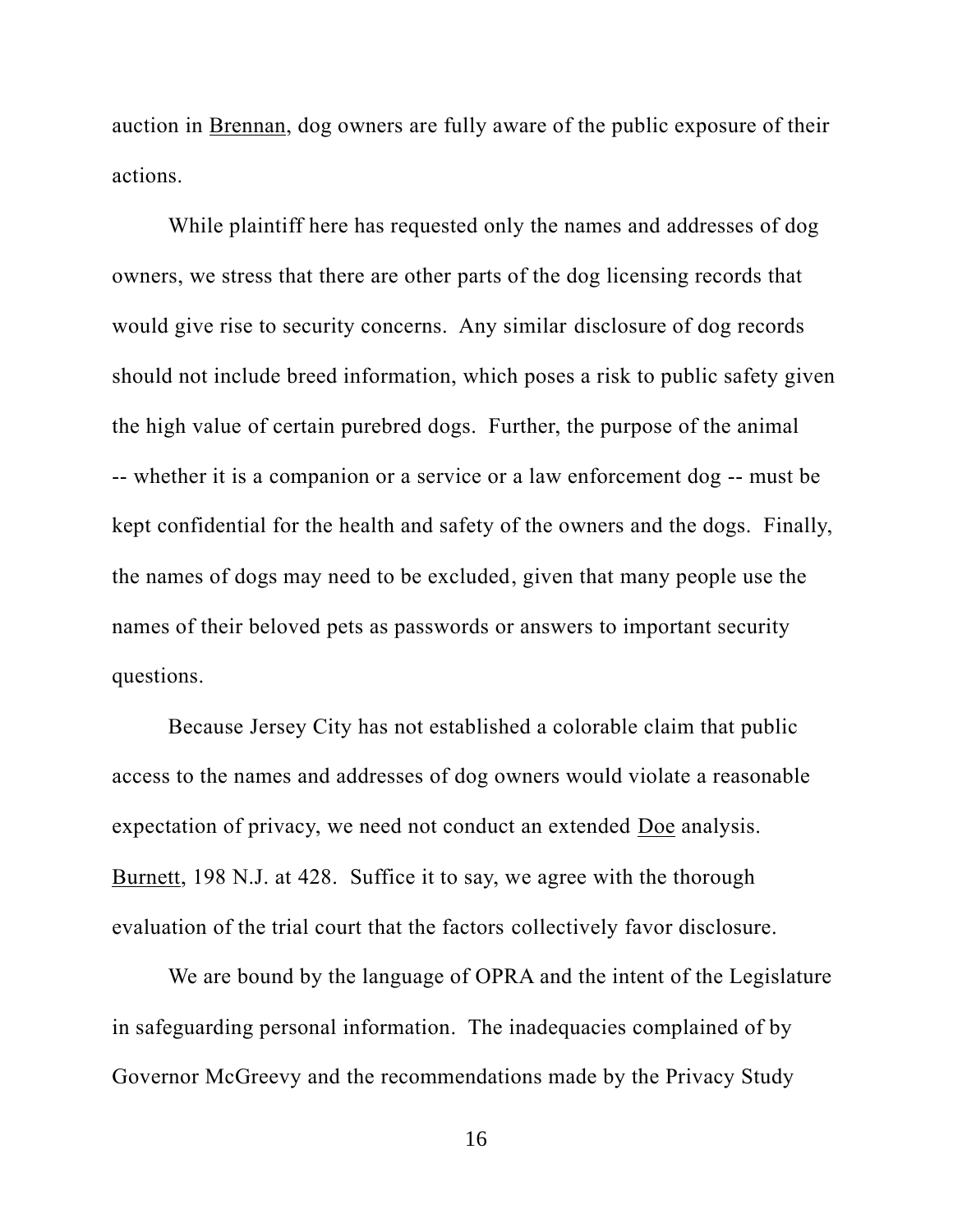Commission were not corrected or adopted by the Legislature. Thus, we continue to abide by the plain language of the statute and its fundamental policy favoring disclosure.

# V.

We affirm the judgment of the Appellate Division.

CHIEF JUSTICE RABNER and JUSTICES LaVECCHIA, PATTERSON, and SOLOMON join in JUSTICE FERNANDEZ-VINA's opinion. JUSTICE PIERRE-LOUIS filed a dissent, in which JUSTICE ALBIN joins.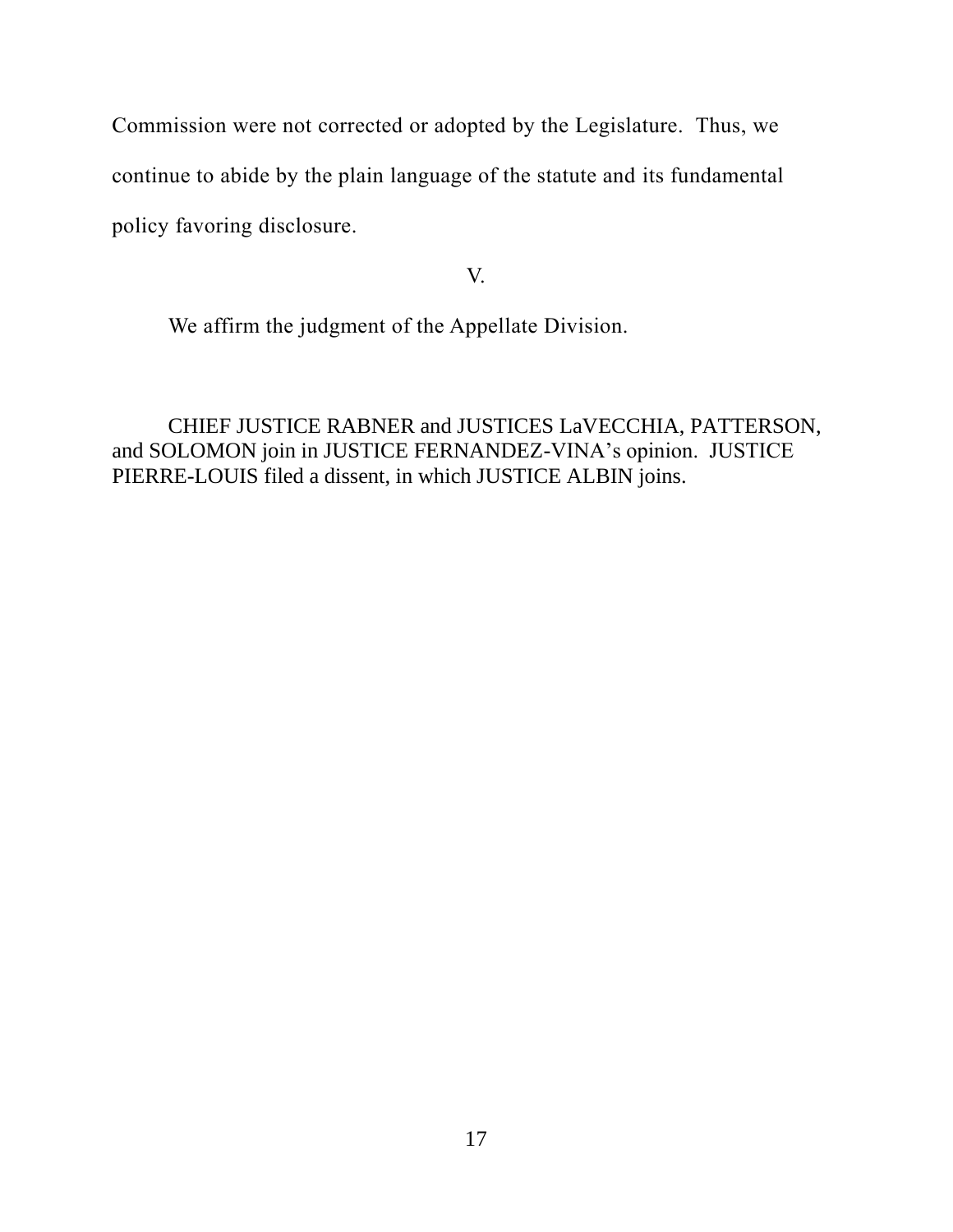Ernest Bozzi,

Plaintiff-Respondent,

v.

City of Jersey City and Irene McNulty,

Defendants-Appellants.

JUSTICE PIERRE-LOUIS, dissenting.

The government, at all levels, demands a plethora of personal information from its citizens who must file tax returns, census reports, applications for licenses, and other various records as part of the everyday incidents of life. But not all of the information we are compelled to give the government belongs in the public domain.

The core purpose of the Open Public Records Act (OPRA) is to "promote transparency in the operation of government," Sussex Commons Assocs., LLC v. Rutgers, 210 N.J. 531, 541 (2012), and "to maximize public knowledge about public affairs in order to ensure an informed citizenry and to minimize the evils inherent in a secluded process," Mason v. City of Hoboken, 196 N.J. 51, 64 (2008) (quoting Asbury Park Press v. Ocean Cnty. Prosecutor's Off., 374 N.J. Super. 312, 329 (Law Div. 2004)). The release of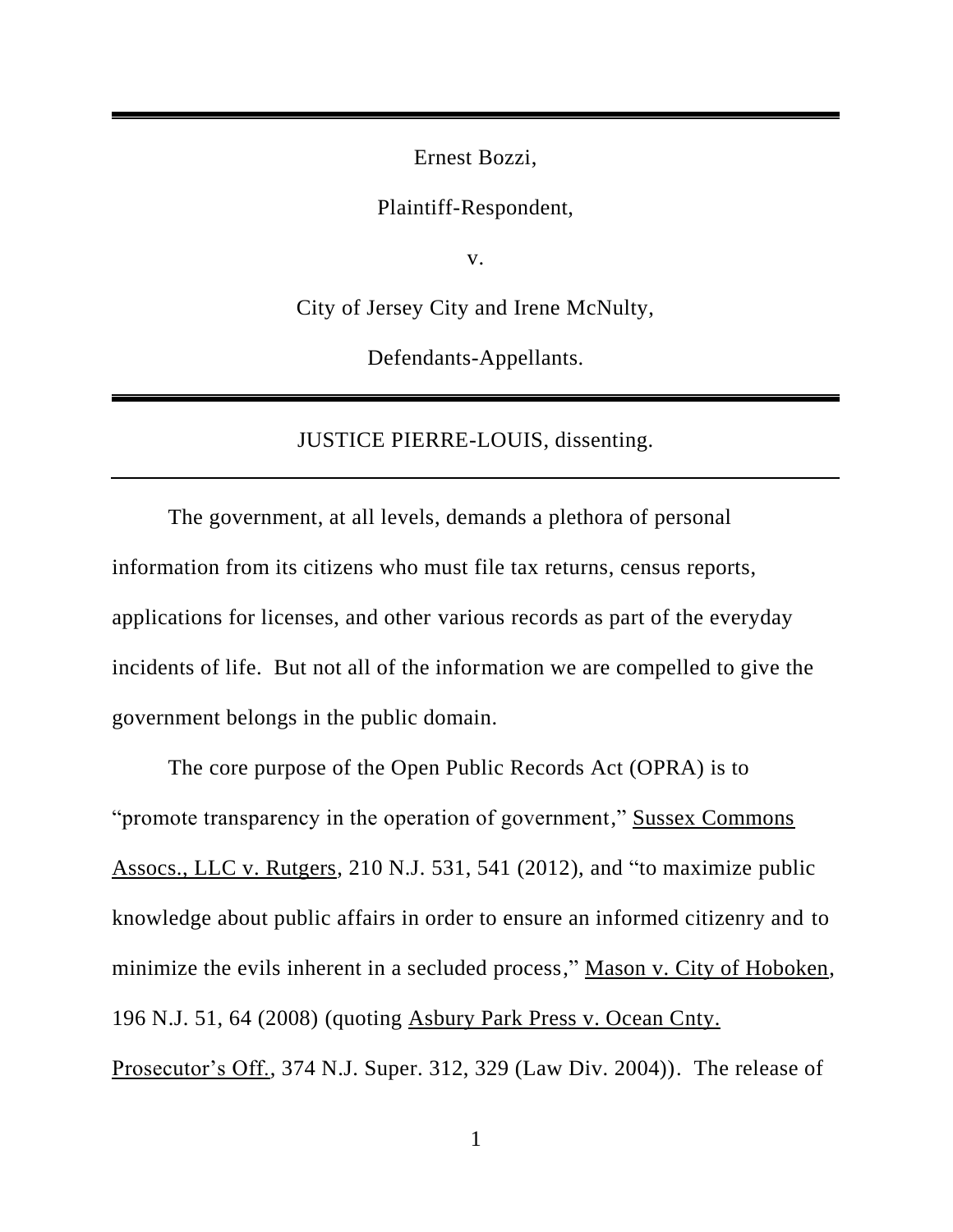the names and addresses of all persons who applied for a dog license in a municipality does not implicate the core purpose of OPRA.

Although OPRA itself states that the law is to "be construed in favor of the public's right of access," it also directs the safeguarding of personal information if disclosure "would violate the citizen's reasonable expectation of privacy." N.J.S.A. 47:1A-1. That reasonable expectation of privacy should recognize every citizen's right not to have each and every piece of information provided to the government divulged for reasons that do not further the purpose of OPRA.

In the present case, the OPRA request involves the release of names and addresses of dog license holders in Jersey City. Although those records do not implicate the traditional government operations the Legislature intended OPRA to shed light on, the majority finds no reasonable expectation of privacy in the information and holds that the records must be released. Because I find that there exists an objectively reasonable privacy interest in the records and that the privacy interest outweighs the need for disclosure pursuant to OPRA, I respectfully dissent.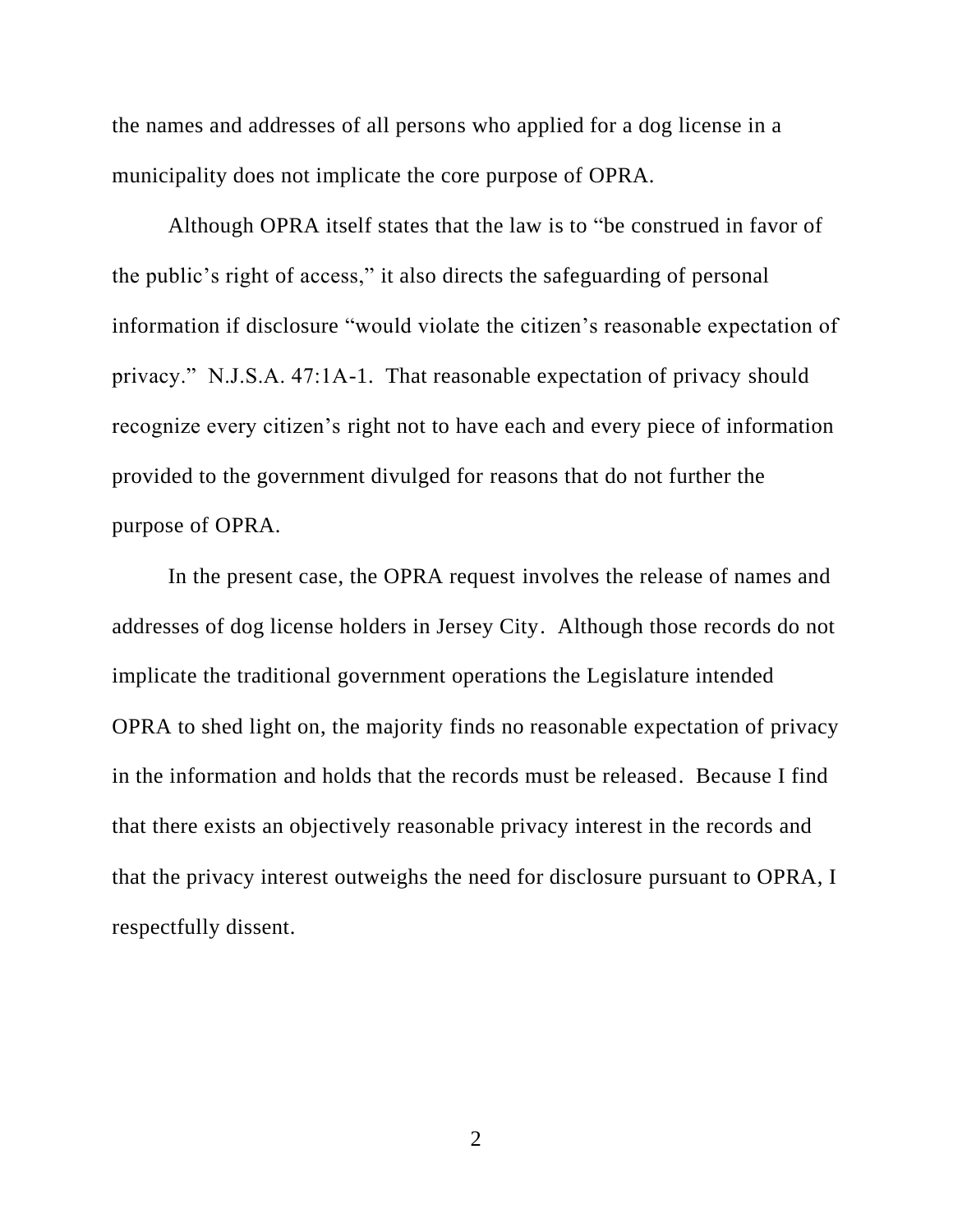I.

 $\mathbf{A}$ .

In enacting OPRA, the Legislature included a carve-out to safeguard from disclosure the release of information that would violate the citizenry's reasonable expectation of privacy. N.J.S.A. 47:1A-1. In addition to the statute's express exemptions of certain types of records from disclosure, OPRA's privacy provision is a catch-all that captures those records that are not specifically exempted by the Legislature but are nevertheless subject to a reasonable expectation of privacy. Indeed, it would be quite difficult to delineate every possible government record in which disclosure would encroach upon the citizenry's reasonable expectation of privacy. The privacy provision thus enables OPRA both to capture any privacy interests not specifically identified by the plain language of the statute and to account for the evolution of privacy interests over time.

It is a fact of life that residents of this State and country are obligated to provide a certain amount of information to the government. But the fact that we are required by law to provide information to the entities by which we are governed does not mean that we do not retain some element of privacy in our personal information. It matters not that, in our modern world, some of our personal information is available from a variety of sources, including the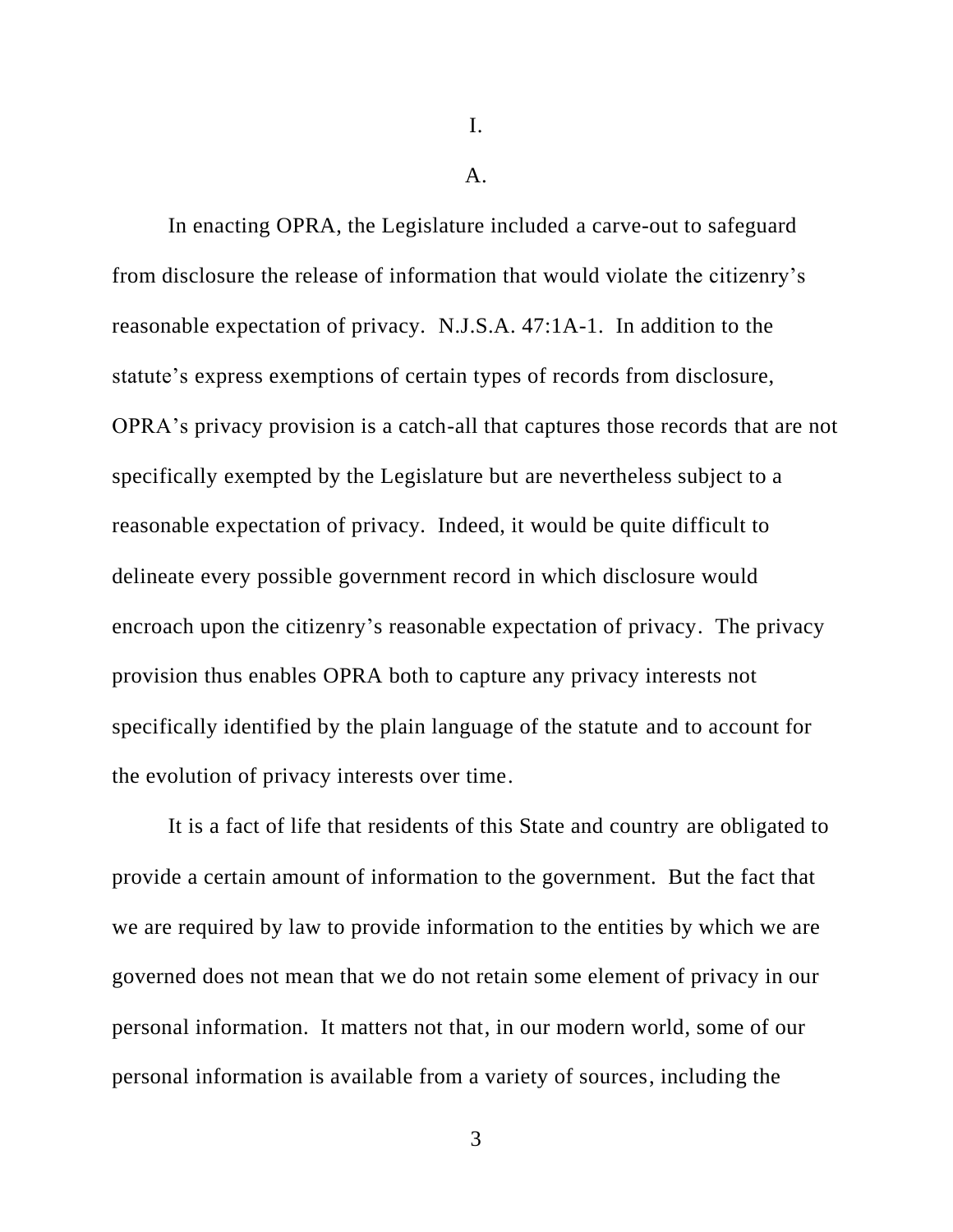pervasive, far-reaching internet. The fact that information may be available elsewhere "does not eliminate a person's reasonable expectation of privacy altogether." Burnett v. County of Bergen, 198 N.J. 408, 430 (2009). The question here is whether the government must act as a clearinghouse of that information, even in circumstances where a privacy interest exists and the information sought has no relation to the purpose behind OPRA.

In the present case, it is undisputed that in order to legally own a dog in Jersey City, residents are required to register their names, addresses, and the breed of their dog, among other things, to obtain a dog license. When Jersey City residents, acting as good citizens, register their dogs and obtain licenses, it is difficult to imagine that they believe the information provided to their local government in compliance with the law will be subject to widespread distribution to anyone who makes a request under the guise of transparency of government functions.

Plaintiff, and the majority, assert that owning a dog is a public endeavor because dog owners often walk their dogs in public. Certainly, people with dogs do not hide the fact of ownership when they go out in public with their pets. But dog owners appearing in public with their dogs do not do so while simultaneously advertising their full names and addresses. The information sought here -- name, address, and dog ownership -- taken together, is not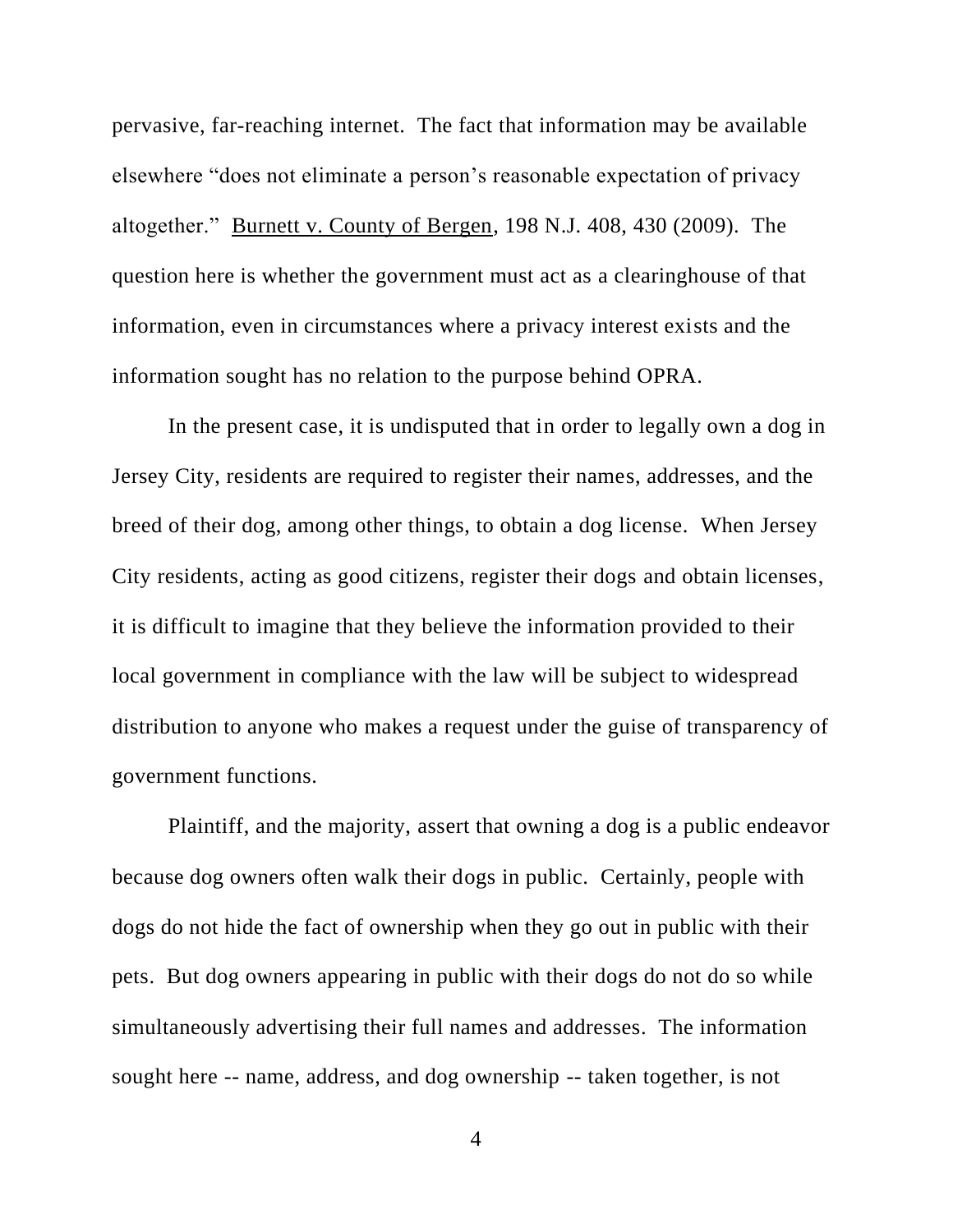public, and it is unlikely that dog owners envisioned that the government would turn over that information to the general public wholesale pursuant to OPRA requests.

Defendants argue that dissemination of the dog license information, which invites unsolicited contact or intrusion, is protected by OPRA's privacy exception because dog license holders have a reasonable expectation that their information will not be disseminated for the purpose of commercial solicitation. I agree with the majority that the purpose behind the request is generally not relevant to our threshold inquiry of whether a reasonable expectation of privacy exists. Our case law has made clear that an entity seeking records for a commercial purpose has the same right to available records as anyone else. See Burnett, 198 N.J. at 435. But defendants' argument that dog owners have a privacy interest in preventing the general dissemination of their information, which could lead to unwanted contact and intrusion, is compelling. The right to be left alone and not have the government, which has been entrusted with your information, serve as a conduit for such intrusion is entirely reasonable.

Unlike the public auction in Brennan v. Bergen County Prosecutor's Office, licensing a dog in New Jersey is hardly "a quintessential public event that calls for transparency." See 233 N.J. 330, 343 (2018). It is reasonable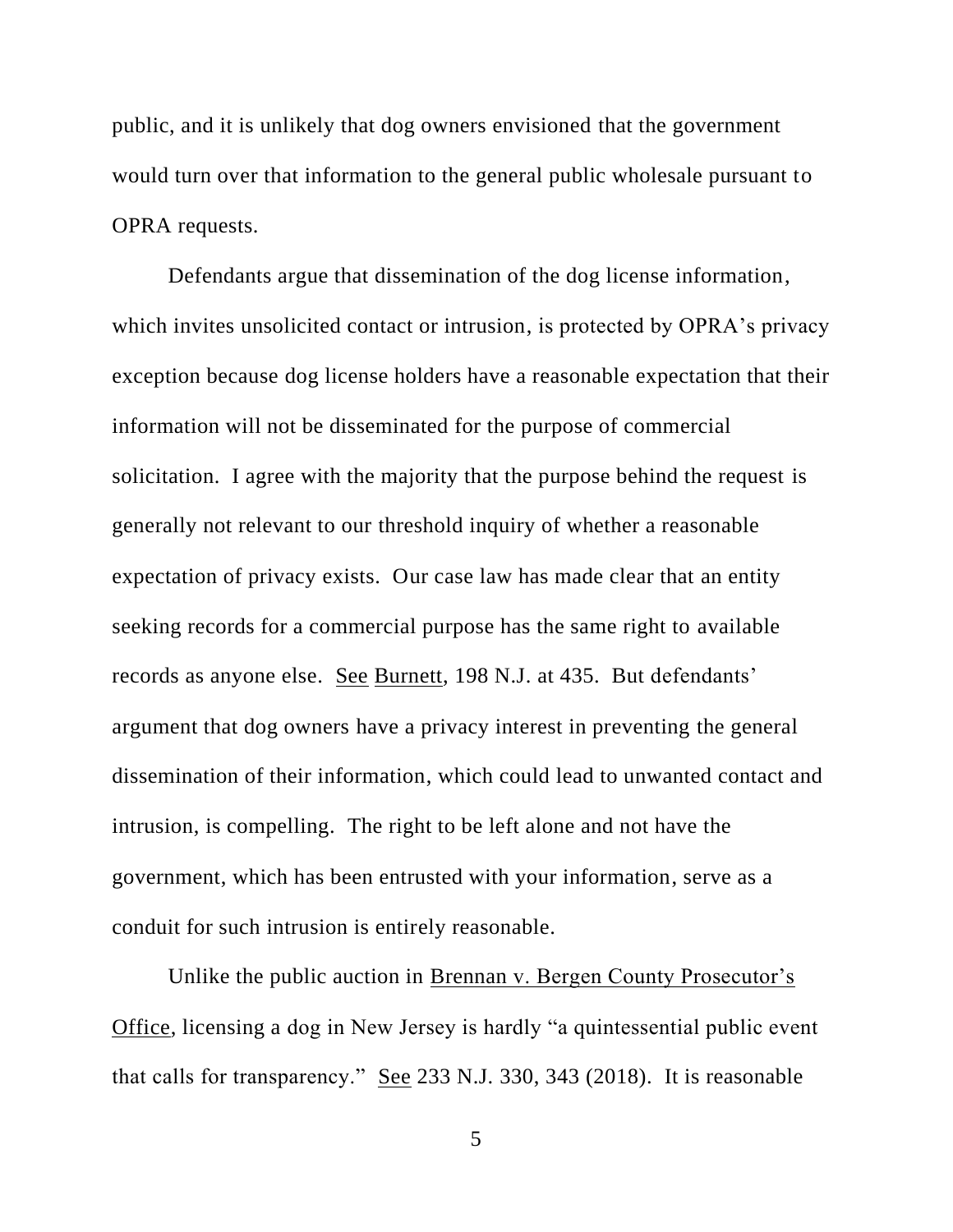that dog owners would have expected that the information they provided to Jersey City for the sole purpose of complying with the law by obtaining a dog license would remain private. Therefore, I would find that there is a reasonably objective privacy interest in the dog license records.

#### B.

Because I believe that defendants have presented a colorable claim that the OPRA request would invade dog license holders' reasonable expectation of privacy, I next turn to the factors identified in Doe v. Poritz, 142 N.J. 1, 88 (1995), to balance that privacy interest against the public's interest in disclosure of the records. In Burnett, this Court adopted the following seven privacy factors outlined in Doe to assess whether disclosure pursuant to OPRA was appropriate in light of the privacy concerns:

> (1) the type of record requested; (2) the information it does or might contain; (3) the potential for harm in any subsequent nonconsensual disclosure; (4) the injury from disclosure to the relationship in which the record was generated; (5) the adequacy of safeguards to prevent unauthorized disclosure; (6) the degree of need for access; and (7) whether there is an express statutory mandate, articulated public policy, or other recognized public interest militating toward access.

[Burnett, 198 N.J. at 427 (quoting Doe, 142 N.J. at 88).]

In my view, five out of the seven factors (factors three through seven) militate against disclosure in this case. Regarding factor three, there is certainly potential for harm from disclosure of these records. Although OPRA protects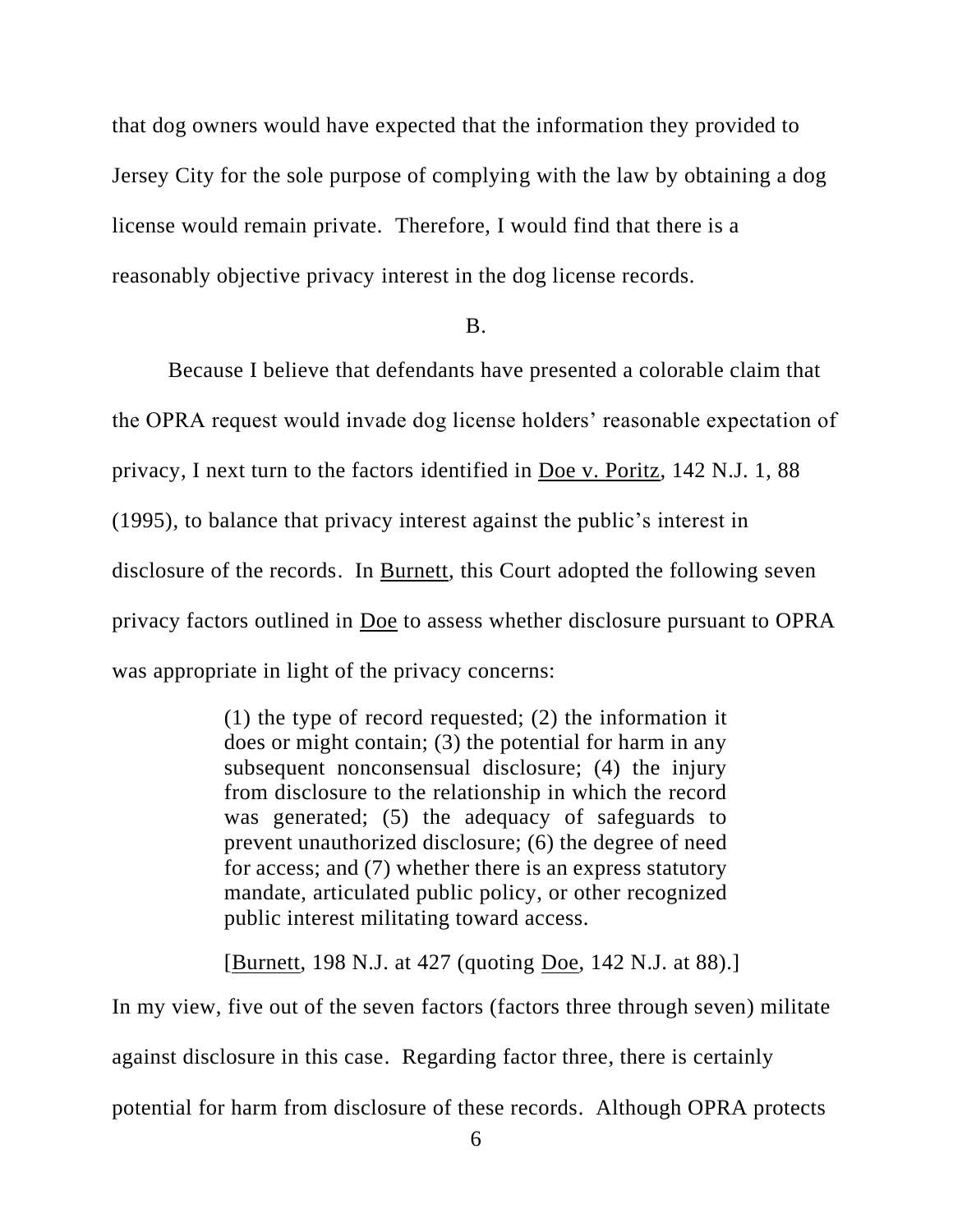from disclosure the personal information of crime victims in government records,<sup>1</sup> the reality is that many crimes, particularly domestic violence offenses, go unreported. Thus, victims who never reported the crimes committed against them are not classified as victims in any government databases, and their information therefore would not be shielded against such a records request. Unfortunately, dog license records could be used by those with nefarious intentions as an avenue to obtain the addresses of crime victims, or others seeking anonymity, if the requestor knows that the victim owns a dog.

In assessing the harm to the relationship between citizens and the government in factor four, there is a concern that residents might decide to forego registering their dogs or providing other types of information to their local governments for fear that every piece of information provided will be subject to public disclosure. Regarding factor five, there do not appear to be any safeguards in place to prevent the unauthorized disclosure of the information central to this case once it is disseminated.

Last, turning to factors six and seven, although our courts do not generally consider the purpose behind OPRA requests, "when legitimate privacy concerns exist that require a balancing of interests and consideration of the need for access, it is appropriate to ask whether . . . disclosure will further

<sup>&</sup>lt;sup>1</sup> See N.J.S.A. 47:1A-2.2 and :4-2 to -4.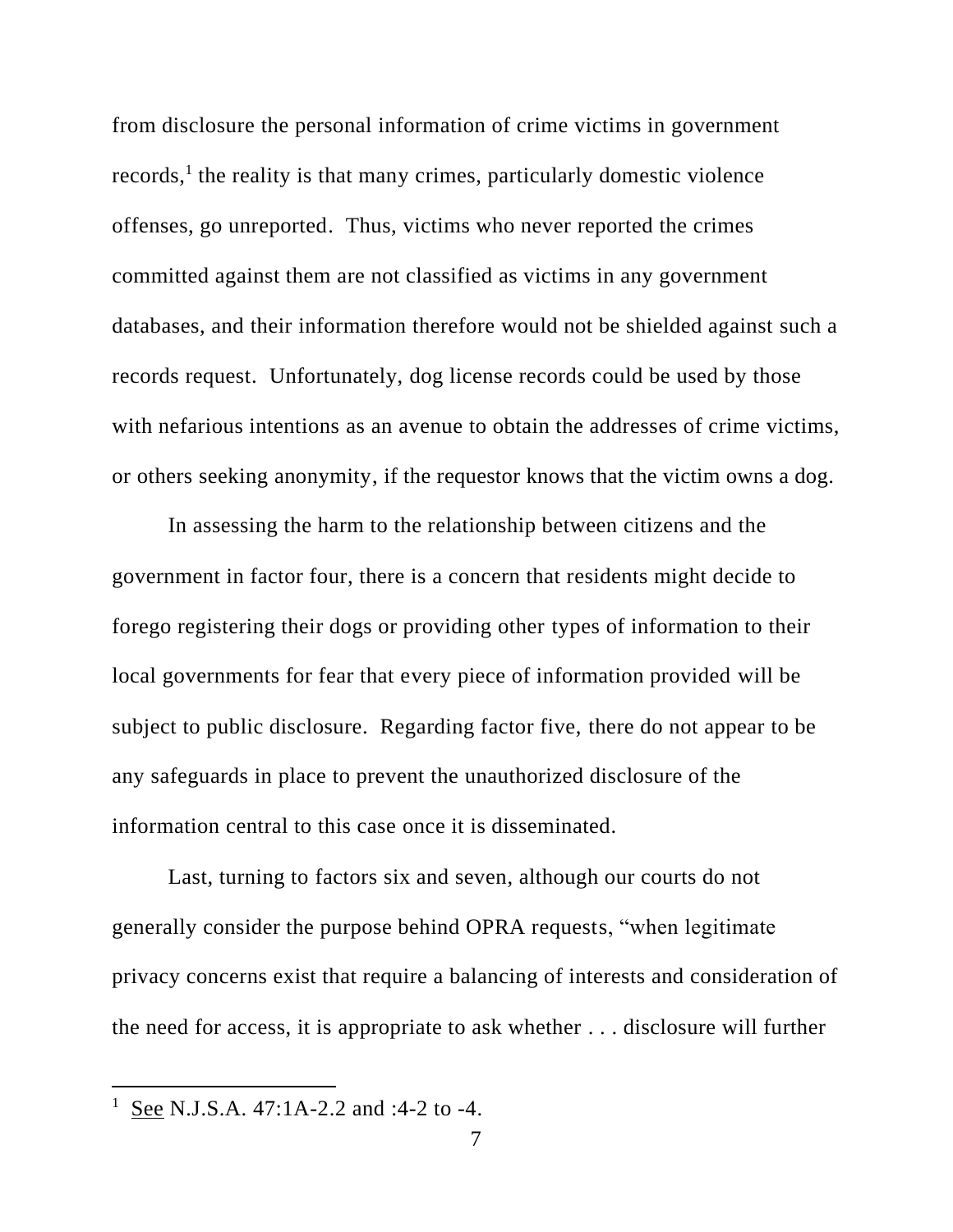the core purposes of OPRA." Burnett, 198 N.J. at 435. In assessing the need for access here, it is evident that nothing in plaintiff's request for dog license records to promote his invisible fence business furthers OPRA's purpose of informing the public about government activities and guarding against corruption and misconduct. There is, therefore, no great need for access here. The articulated public interest of transparency in government, which normally weighs in favor of disclosure, is simply absent in this case because the records fall outside traditional areas of public concern that actually shine a light on government functions. And the non-disclosure of this information would do nothing to jeopardize OPRA's core purpose because the request has no connection whatsoever to the objective behind OPRA.<sup>2</sup>

<sup>&</sup>lt;sup>2</sup> Although I do not believe these records should be subject to wholesale disclosure pursuant to OPRA, I do think that this information could be made accessible in limited circumstances pursuant to the common law right of access. As was discussed during oral argument, there may be situations, for example, in which someone is terrified of dogs and seeks information about dog license holders in a particular neighborhood where they are looking to buy a house. That person could make a particularized showing for information on dog license holders in a certain neighborhood pursuant to the common law right of access. Unlike OPRA requests, a requestor seeking documents under the common law must "establish an interest in the subject matter of the material" and the "right to access must be balanced against the State's interest in preventing disclosure." Keddie v. Rutgers, 148 N.J. 36, 50 (1997) (quotations omitted). In such circumstances, limited records can be made available under the common law where appropriate. In contrast, the application of OPRA would require the widespread distribution of information on every single dog license holder in a municipality.